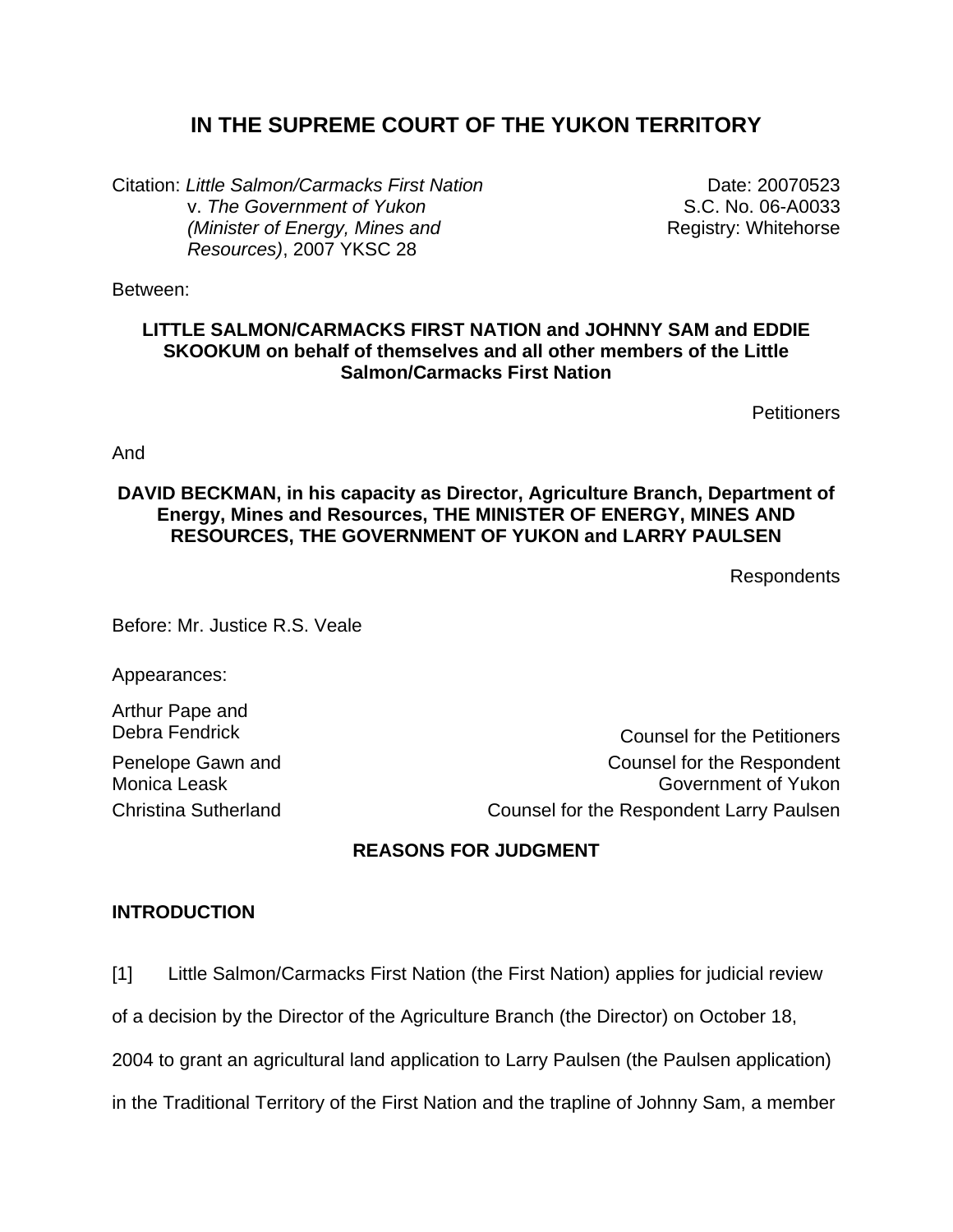of the First Nation. The First Nation seeks to set aside the Director's decision for failing to comply with the legal duty to consult and, where possible, to accommodate the First Nation, a duty based upon the honour of the Crown. The First Nation signed the Little Salmon/Carmacks First Nation Final Agreement (the Final Agreement) with Canada and Yukon on July 21, 1997.

[2] The First Nation also says that a further environmental assessment must be conducted pursuant to the *Yukon Environmental and Socio-economic Assessment Act*, S.C. 2003, c. 7 (the *YESA Act*).

[3] The First Nation says that the common law duty to consult and accommodate is engaged based on the cases from *Haida Nation* v. *British Columbia (Minister of Forests)*, 2004 SCC 73, to *Taku River Tlingit First Nation* v. *British Columbia (Project Assessment Director)*, 2004 SCC 74, and *Mikisew Cree First Nation* v. *Canada (Minister of Canadian Heritage)*, 2005 SCC 69 (*Haida Nation*, *Taku River Tlingit*, and *Mikisew Cree*, respectively). The *Haida Nation* and *Taku River Tlingit* cases deal with the duty to consult and accommodate in pre-claim cases. The *Mikisew Cree* case deals with the duty in the context of an historic treaty.

[4] This case deals with the question of whether the duty to consult and accommodate applies to a modern Final Agreement.

[5] The Yukon Government and Mr. Paulsen oppose the application on the grounds that the *Mikisew Cree* case is distinguishable. They say that the duty to consult and accommodate does not apply where the duty to consult has been defined and limited to specific circumstances in this modern Final Agreement. The Yukon Government says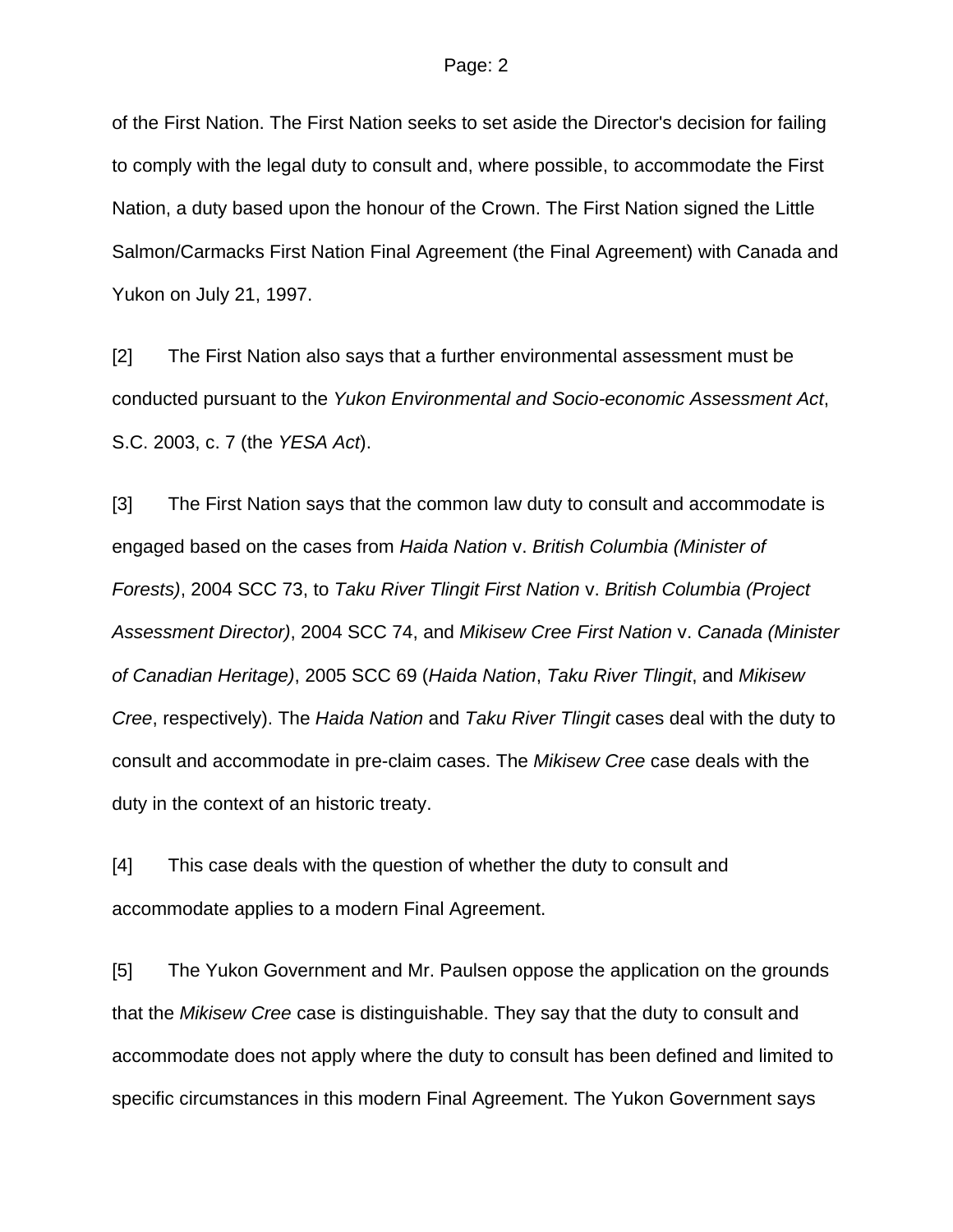that the principle of the honour of the Crown applies to the terms of the Final Agreement but should not be invoked to undermine the certainty the Final Agreement intended to achieve, and particularly should not apply to its discretion to grant land.

[6] I will first discuss the background to the Final Agreement, the land application process and this specific application.

[7] I will then consider whether the duty to consult applies to this Final Agreement, and if so, whether it was triggered by this application. I will also discuss the scope of the duty and whether it was met.

# **BACKGROUND FACTS**

### **The Final Agreement**

[8] The Final Agreement is a modern comprehensive land claim agreement. Negotiations began in 1973 between Canada and the Council for Yukon Indians. The First Nation is a member of the Council. The Yukon Government did not become a full party to the negotiations until 1985. In 1993, the Umbrella Final Agreement was signed by Canada, the Yukon and the Council for Yukon Indians.

[9] Each First Nation is required to engage in negotiations to conclude a Final Agreement which contains all the provisions of the Umbrella Final Agreement as well as specific provisions for each First Nation.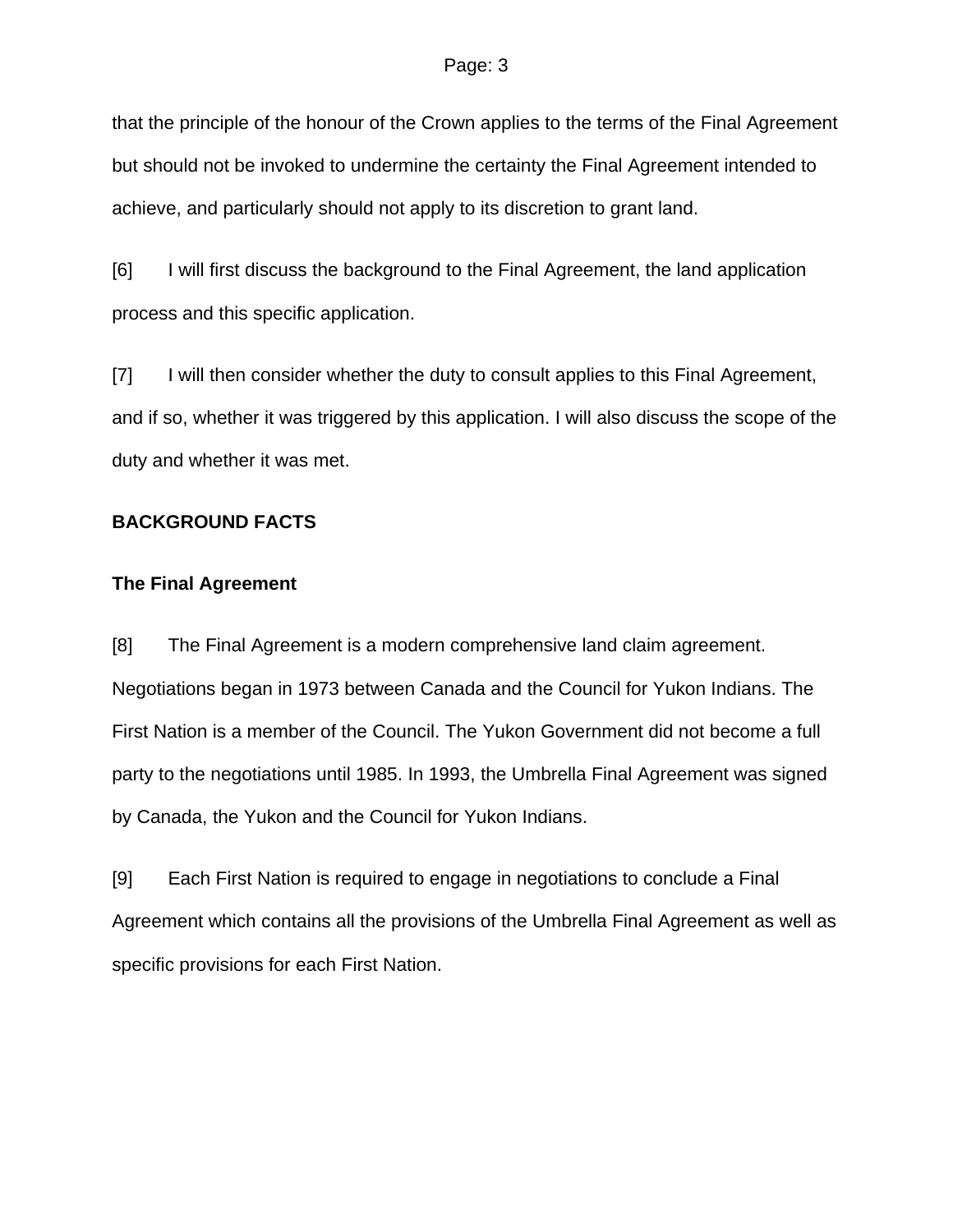[10] The First Nation in this case signed its Final Agreement and its Self-Government Agreement on July 21, 1997, after an intensive ratification process by the members of the First Nation. The Final Agreement consists of 369 pages of text.

[11] The Final Agreements have resulted in significant changes in First Nation governance and the relationship between the Yukon Government and Yukon First Nations. That relationship is often described as government-to-government.

[12] The Final Agreements are described as comprehensive because they are much more than a land and money exchange. They cover such matters as settlement land, special management areas, land use planning, development assessment, heritage, water management, fish and wildlife, forest resources, taxation and economic development areas.

[13] Central to the Final Agreement is a provision entitled Certainty and a provision entitled Interpretation of Settlement Agreements and Application of Law. This decision will focus on the interpretation of these and other provisions in the Final Agreement.

#### **The Land Application Process**

[14] The 1991 Yukon Agriculture Policy was developed prior to the Umbrella Final Agreement and the Little Salmon/Carmacks First Nation Final Agreement. It has not been revised since 1991. When an application is received under the 1991 Yukon Agriculture Policy, the first step is for the Agriculture Branch to conduct a pre-screening with the Land Claims and Implementation Secretariat and Lands Branch of the Yukon Government, in order to ensure that the parcel of land applied for is vacant territorial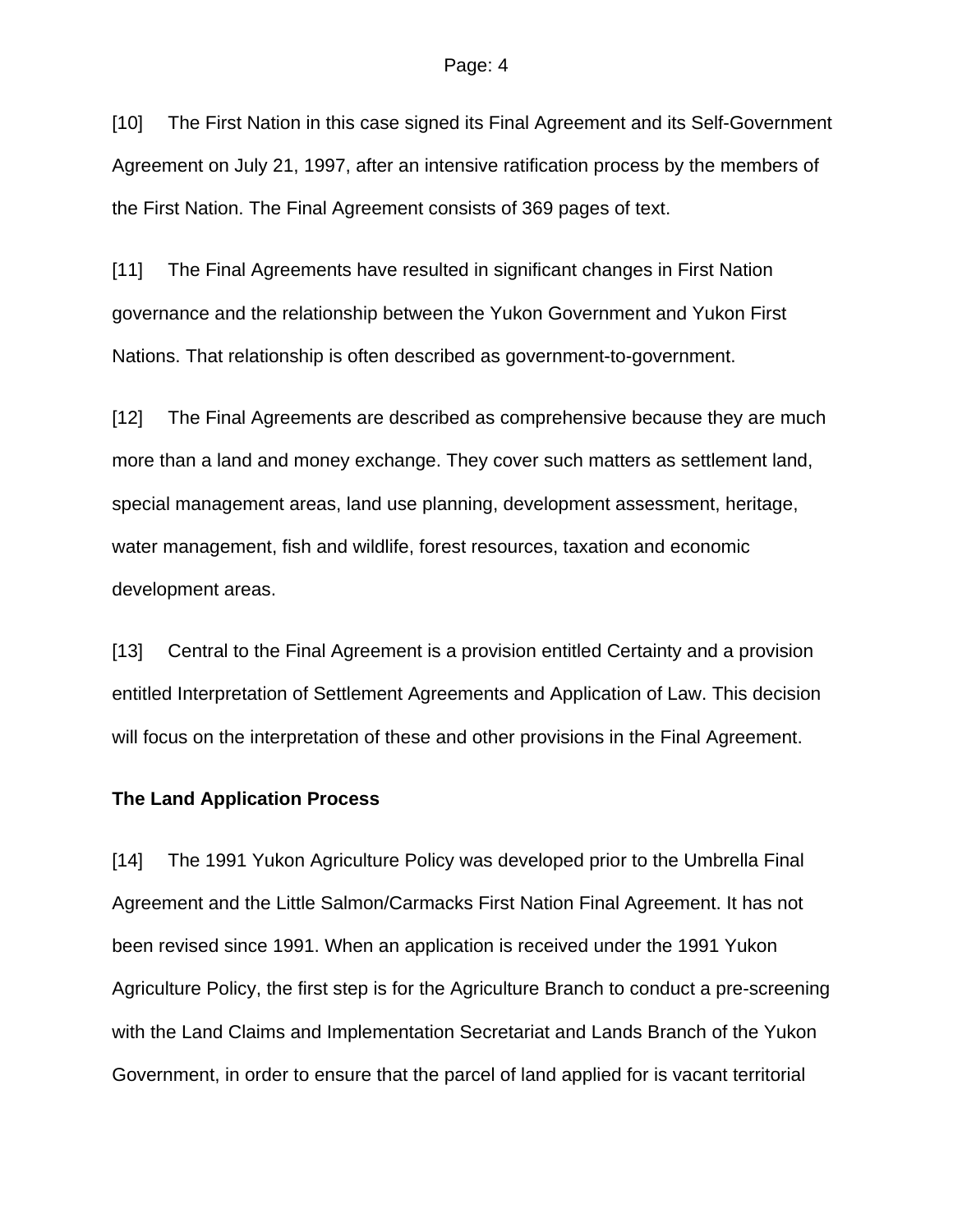land and available for application. A soil inspection is conducted to determine whether the agronomic capability of the land meets approved standards.

[15] The applicant is required to prepare a Farm Development Plan which is subjected to a technical review by the Agriculture Land Application Review Committee (ALARC), consisting of various relevant Yukon Government departments.

[16] The next step in the process is to proceed to the Land Application Review Committee (LARC). The role of LARC, as stated in its Terms of Reference dated April 1, 2003, is "to facilitate inter-departmental and inter-governmental coordination of land management matters". Its membership includes the Yukon Government, Yukon First Nations, Municipal and Federal Government agencies. A minimum of ten Yukon Government agencies may participate as LARC members. First Nation Governments participate as members of LARC when land applications may affect land management "within their respective traditional territories". Similarly, municipalities and local governments participate as members of LARC when a land application may affect land management "within their respective community boundaries".

[17] The Traditional Territory of a First Nation is an area of significant size set out in the Final Agreement of each First Nation where, for example, the members of the First Nation continue to exercise subsistence hunting rights.

[18] The mandate of LARC is set out in 6.1 of the LARC Terms of Reference:

"LARC will review matters concerning land applications from a technical land-management perspective, in accordance with legislation, First Nation Final & Self Government Agreements and criteria in specific land application policies."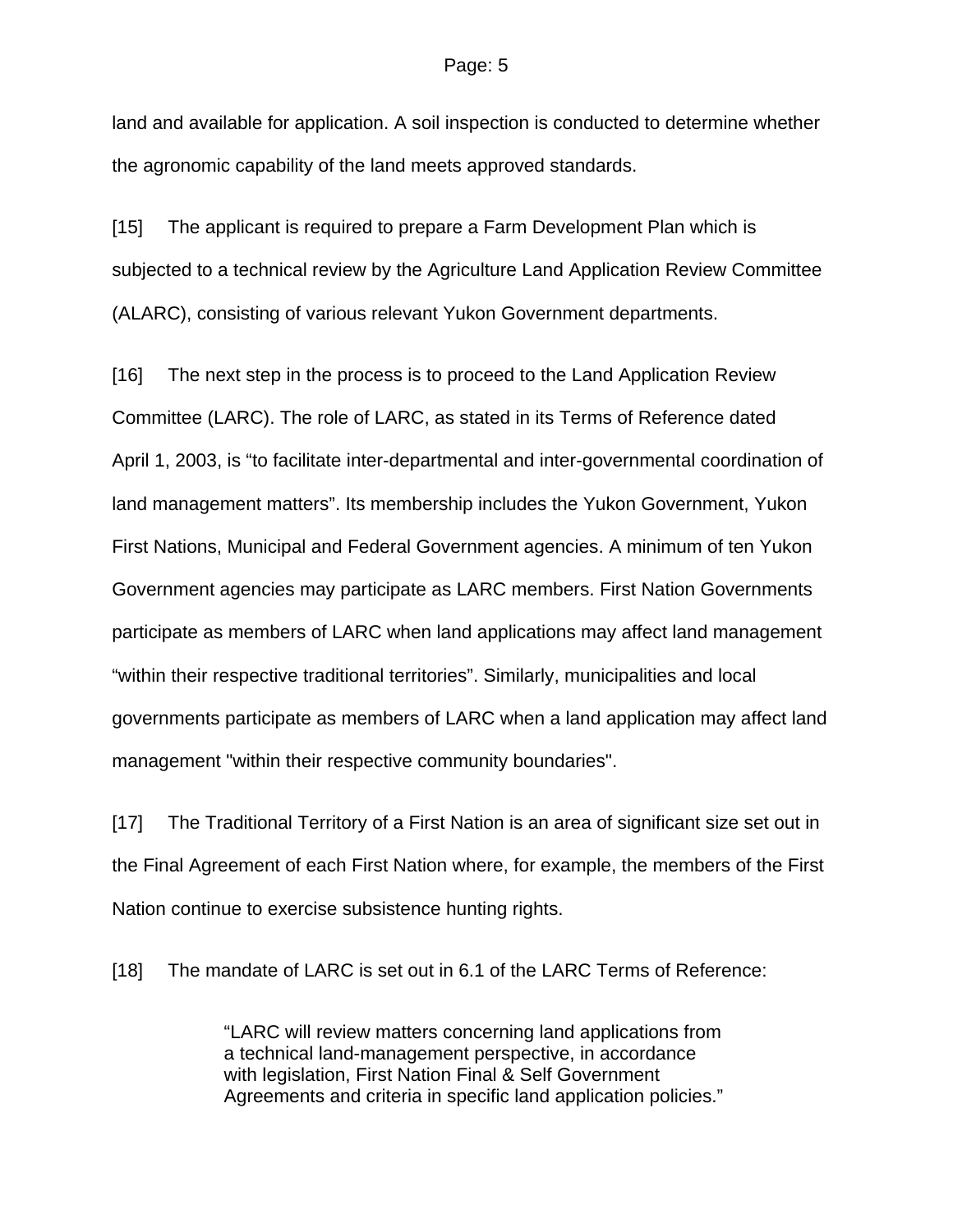[19] Prior to 2003, the federal government owned most of the Crown land in the

Yukon. On April 1, 2003, the new *Yukon Act* came into effect, devolving control of lands

and waters from the federal government to the Yukon Government. As a result, the

Yukon Government assumed responsibility for environmental screening of all land

dispositions in Yukon.

[20] The policy of the Yukon Government regarding the review of land applications in

the Traditional Territory of a First Nation is clear:

"In the case of dispositions of Crown land in the Traditional Territory of a First Nation with Final and Self-Government Agreements, there is no legal obligation to consult with the First Nation. Aboriginal rights in respect of that Crown land are no longer asserted, and the Final and Self-Government Agreements do not set out an obligation to consult. Also, there is no other applicable legislation that establishes a legal consultation requirement.

The Yukon Government consults with First Nations regarding dispositions because it is good practice when conducting public business to liaise with other governments. First Nations are consulted about land applications because they are owners of significant amounts of Settlement Land and would be interested in what occurs on nearby Crown land. We believe it is good practice to consult on land applications with First Nations and other publics in the nearby territory because the information and interests that are brought to our attention result in better-informed decisions.

The Land Application Review Committee (LARC), the Land Use Advisory Committee (LUAC) and other similar processes are the mechanisms used to effect these consultations. These processes allow First Nation governments to provide views and recommendations, which can be taken into consideration prior to a decision. As well, views of the local municipal government, non-government organizations and private citizens can be provided and taken into consideration."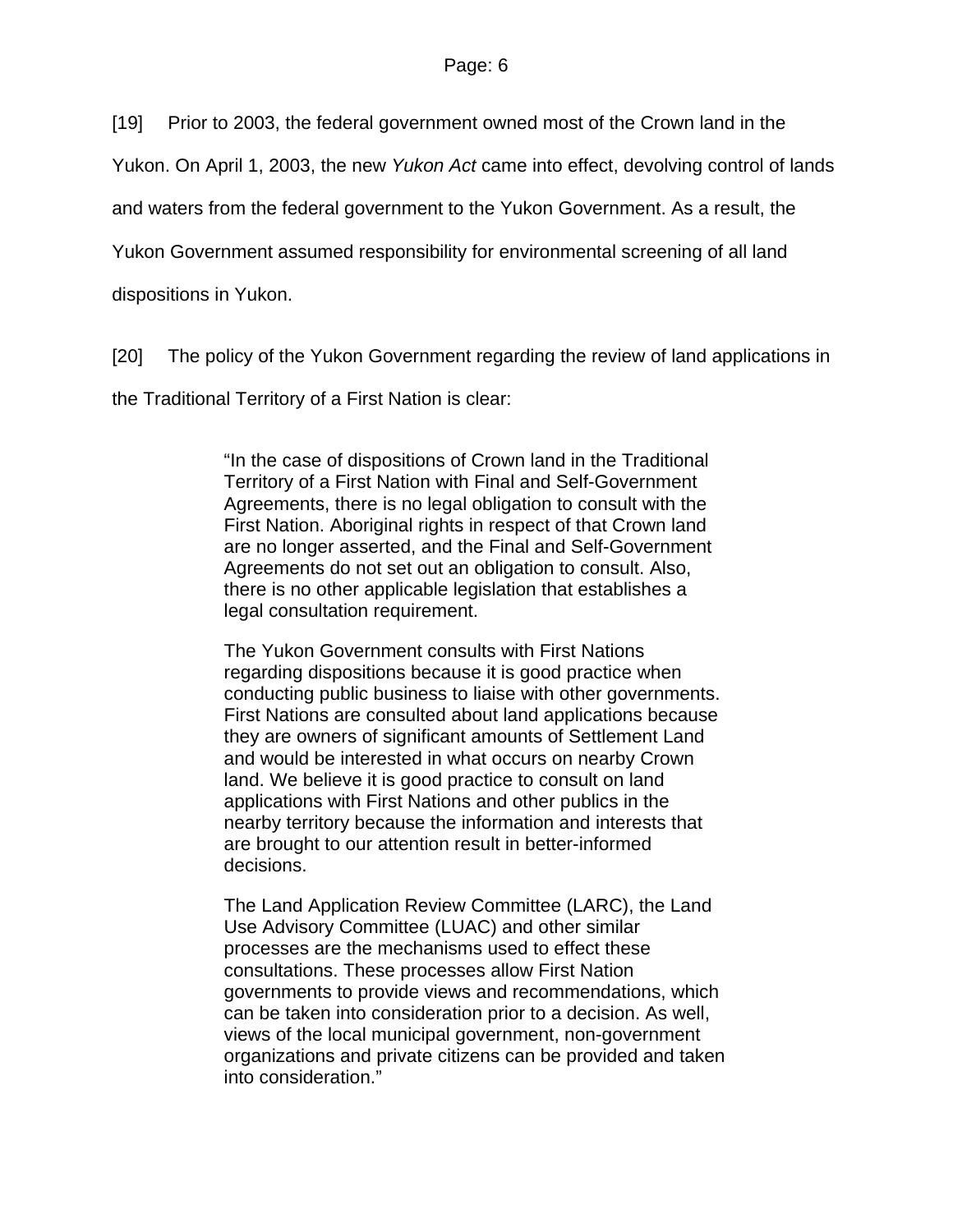[21] Thus, the Yukon Government submits that its consultation with Yukon First Nations with Final Agreements is not a legal obligation but good practice and the same policy applies to municipal governments, non-government organizations and private citizens.

### **The Paulsen Application**

[22] On November 5, 2001, Larry Paulsen submitted Application #746 to the Agriculture Branch of the Yukon Department of Energy, Mines and Resources (the Agriculture Branch) for an agricultural land grant of some 65 hectares, about 40 km north of Carmacks, near McGregor Creek, between the North Klondike Highway and the Yukon River. The land applied for is within Trapline #143 and the First Nation's Traditional Territory. The land applied for amounts to one-half of one percent of the trapline area. It is adjacent to the trapline cabin of Johnny Sam. There are also Settlement Lands of the First Nation in the vicinity.

[23] Mr. Paulsen proposed to grow hay and other livestock feed, raise livestock, harvest timber and construct physical works including fences, a house, a barn, storage buildings and corrals. Hunting and trapping wildlife is prohibited within one kilometre of a residence, unless the person has the permission of the occupant to do so.

[24] Trapline #143 is a category 2 trapline in the Final Agreement which means it is administered by the Yukon Government. The First Nation administers category 1 traplines.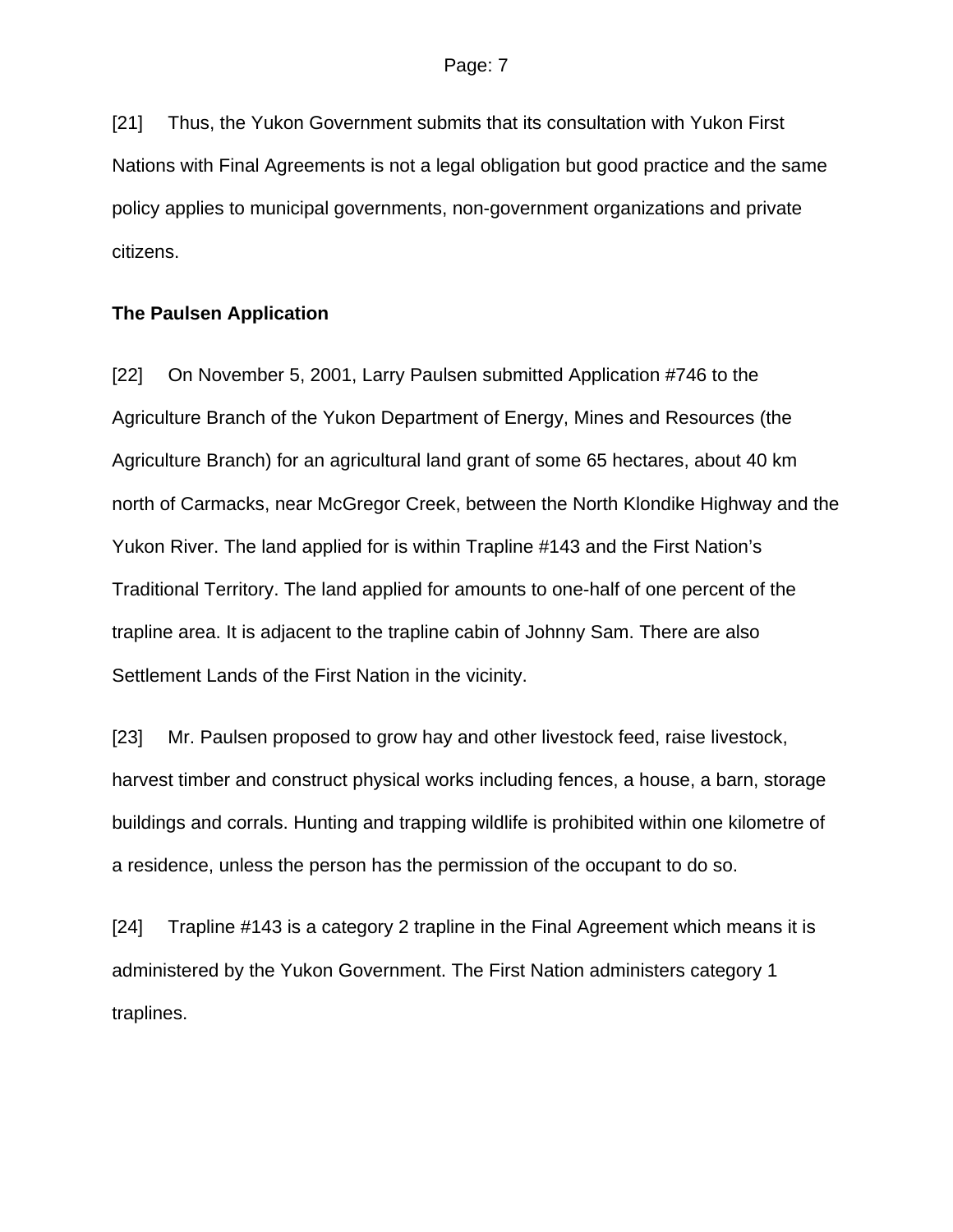[25] The 1991 Yukon Agriculture Policy is in effect and applies to the Paulsen application. The *Yukon Environmental Assessment Act*, S.Y. 2003 c. 2, applies to fulfil the environmental assessment required after devolution.

[26] After pre-screening, the Paulsen application was scheduled for review by ALARC on June 26, 2002. However, Mr. Paulsen had not submitted a Farm Development Plan so the application could not proceed. ALARC also noted that a 1999 rural residential application was rejected in the area due to First Nation concerns regarding heritage and archaeological issues.

[27] Based on that history, and because the Agriculture Branch conducted a soil inspection on June 10, 2003, that concluded the application did not represent the most efficient use of the land, ALARC recommended on September 30, 2003, that the Agriculture Branch contact Mr. Paulsen to discuss reconfiguring the parcel he had applied for.

[28] As a result of discussions with Agriculture Branch officials, Mr. Paulsen reconfigured the parcel on October 20, 2003. ALARC subsequently recommended, on February 24, 2004, that the application proceed to LARC.

[29] The Agriculture Branch posted a Public Notice of the application on March 26, 2004, inviting written comments within 20 days. Newspaper advertisements also notified the public of the Paulsen application.

[30] The Agriculture Branch also notified the First Nation directly on April 28, 2004, that it would be submitting the application to LARC, provided an information package,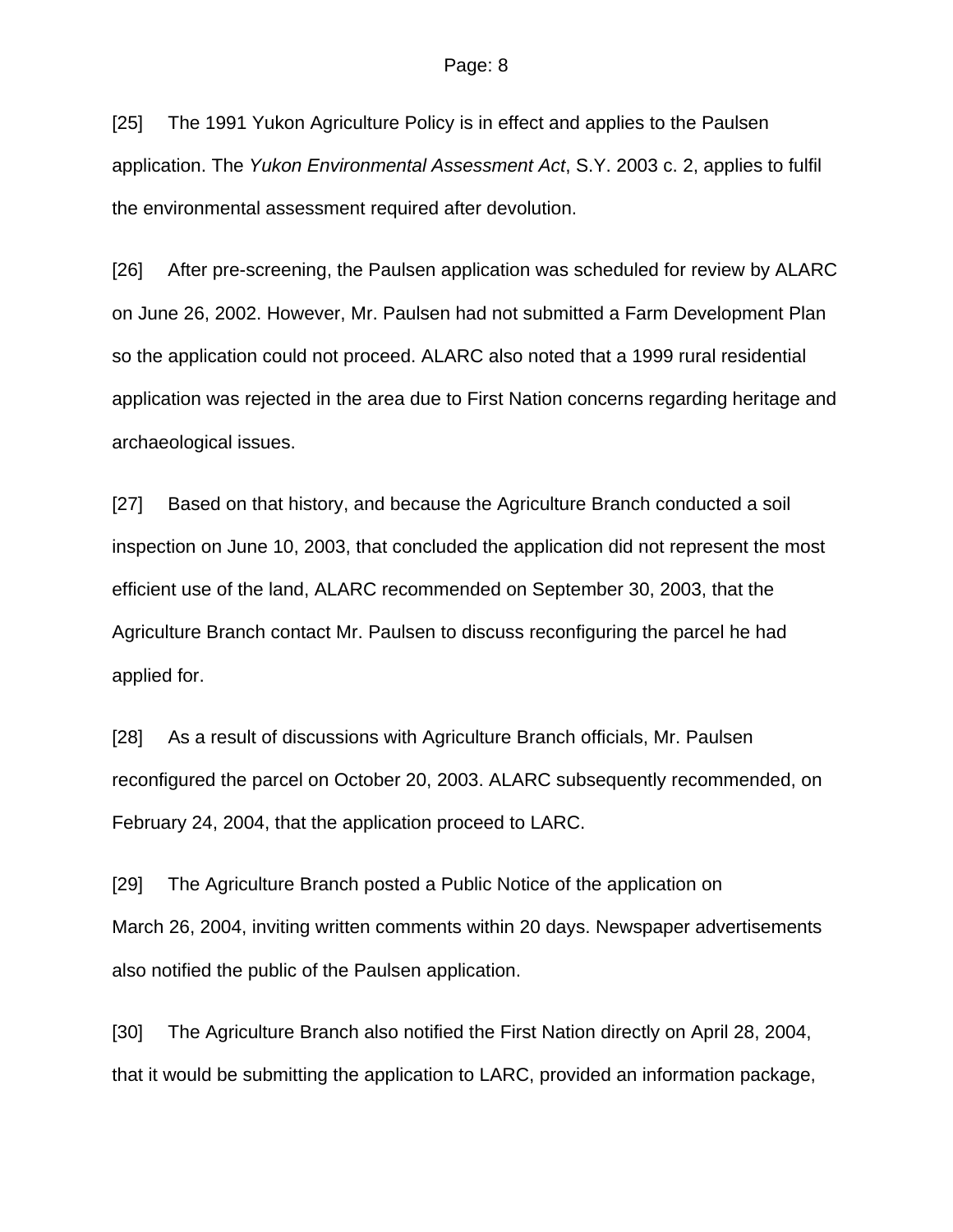and invited comments within 30 days. The First Nation received the information package in June 2004, which included notice of the LARC meeting date of August 13, 2004.

[31] Johnny Sam did not receive an information package. He learned of the application from his First Nation and asked them to act on his behalf.

[32] The First Nation wrote to the Branch on July 27, 2004, stating that they opposed the application for various reasons – including concerns about cumulative adverse impacts from the proposed agricultural development and forestry activity on Trapline #143, which was already severely damaged by several forest fires. The First Nation also raised concern about the impact on two parcels of First Nation Settlement Land adjacent to the parcel applied for, and because of heritage and archaeological sites in areas where timber harvesting was proposed, including on an historic First Nation trail.

[33] LARC considered the application at a meeting on August 13, 2004, although the First Nation was not able to attend. The First Nation did not ask for an adjournment or express concern about the meeting proceeding. In later correspondence, the First Nation said that Yukon Government officials knew the First Nation was not able to attend and expected that the discussion would be deferred. The Chair of LARC stated that there was no automatic deferral where a First Nation did not attend but that any request for a deferral would have been seriously considered.

[34] According to the minutes of the LARC meeting, Yukon officials at the meeting acknowledged that granting the application would result in loss of wildlife habitat and animals to hunt in the area, that Settlement Lands used as the locations of Johnny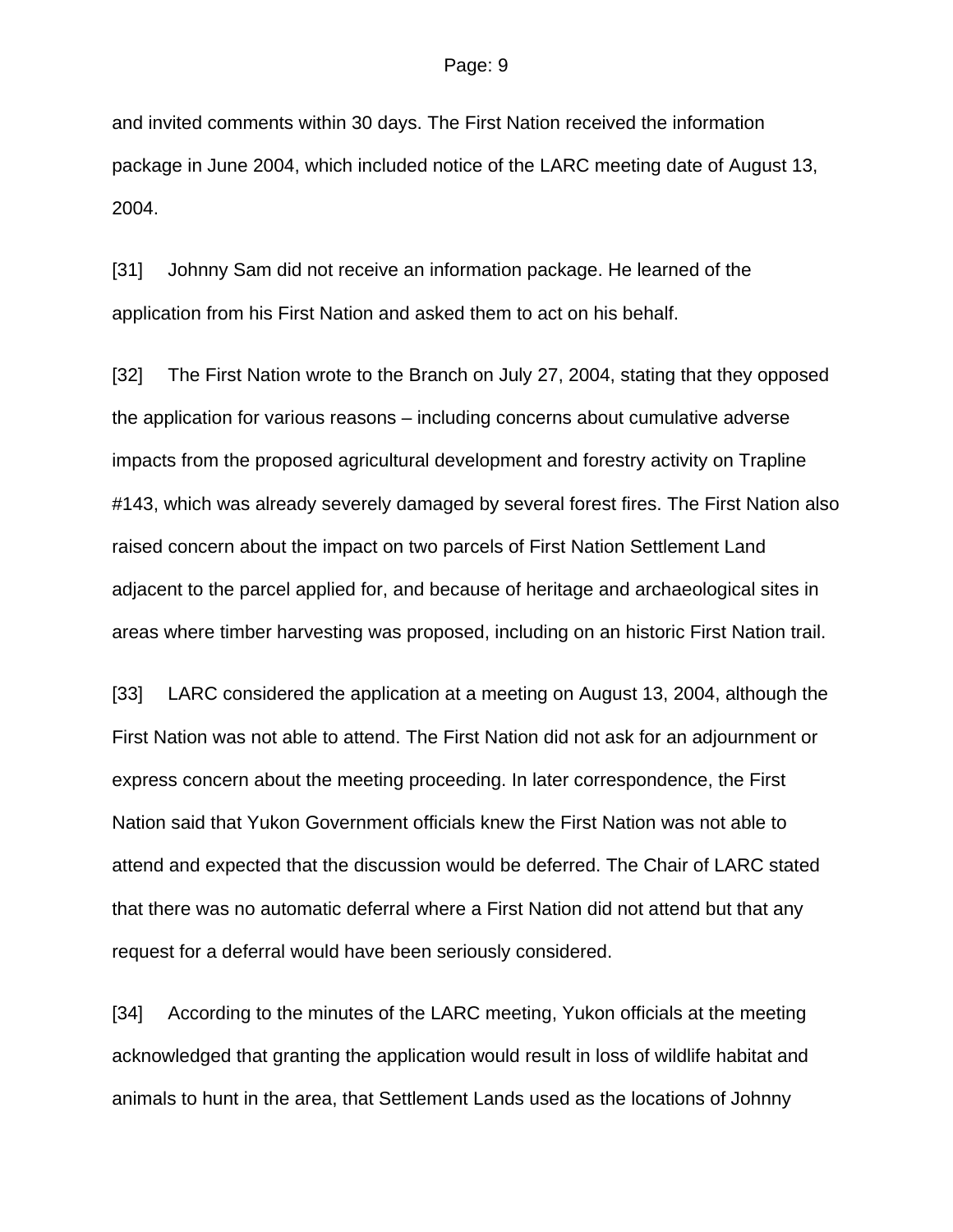Sam's base camp and trapper cabin would be affected, and that potential heritage and cultural areas might be impacted. The LARC agreed to recommend approval of the application, on the basis that there would be an archaeological survey, and that the owner of Trapline #143 could apply for compensation. The minutes of the LARC meeting conclude:

> "Recommendation: Approval in principle. Setback from the bluff 30 meters; setback to the edge of the Klondike Highway right-of-way; and an access permit is required. Subdivision approval will be required. Trapper, based on reduced trapping opportunities, has opportunity to seek compensation."

[35] The Yukon Government archaeologist advised on September 2, 2004, that there was no evidence of prehistoric cultural material within the proposed application but recommended a 30-metre buffer from the terrace edge to protect any undiscovered sites.

[36] On September 8, 2004, the First Nation staff met with Branch officials who were conducting an Agriculture Policy Review. The Agriculture Branch was in the process of revising the 1991 Yukon Agriculture Policy, which it stated was outdated and in the process of revision. The meeting did not focus specifically on the Paulsen application. The First Nation representatives expressed the view that their interests were not being seriously considered in the context of agricultural land applications, and that such applications should not be considered before completing work on a Yukon River management plan and land use plans called for by the Fish and Wildlife Management plan that had been established by the governments of Yukon and the First Nation and the Carmacks Renewable Resources Council. Branch officials said that they consult on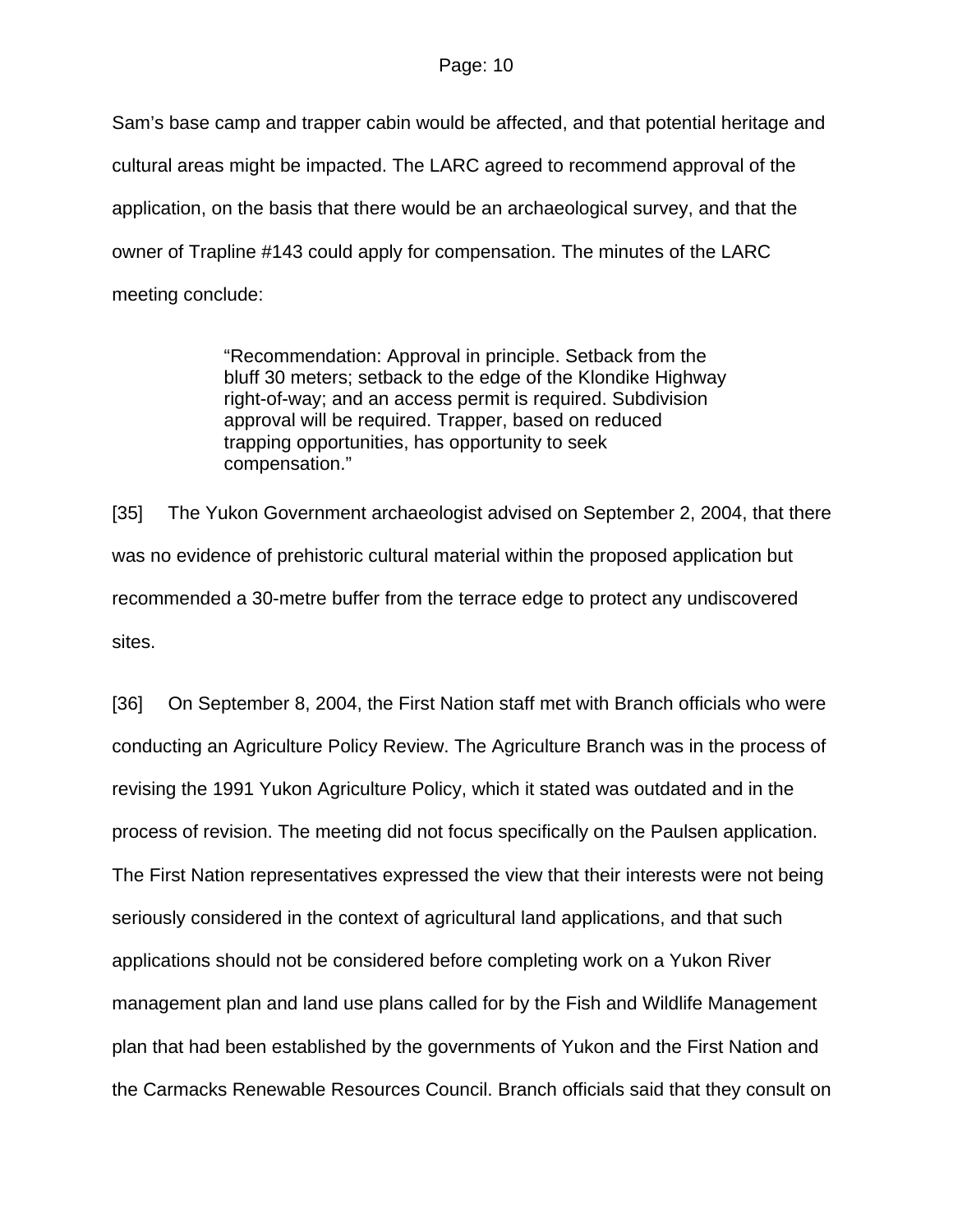such applications through LARC, that they were not required to formally consult the First

Nation on such matters under the Land Claims Agreement, and that they met and talked

with the First Nation about these things only as a courtesy.

[37] The Fish and Wildlife Management plan states in its introduction:

"The Little Salmon/Carmacks First Nation (LSCFN) Final Agreement requires a cooperative approach to fish and wildlife management involving the First Nation, the Carmacks Renewable Resources Council (CRRC) and Yukon Government (YTG). This community-based fish and wildlife plan reflects this new relationship by involving the LSCFN, CRRC, YTG and the community in the development of a five-year work plan to address local concerns about fish and wildlife. The plan coordinates the management of fish and wildlife from 2004-2009 in the LSCFN traditional territory."

[38] The Fish and Wildlife Management plan makes specific reference to "pursuing designating" the area of the Yukon River which includes the Paulsen application, as a habitat protection area. The Yukon Government did not specifically agree to designate a habitat protection area. The commitment to pursue the matter was assigned to the Carmacks Renewable Resources Council and the First Nation.

[39] On October 18, 2004, the Director of the Agriculture Branch approved the Paulsen application based upon the recommendations of LARC. The Director's letter indicated that there were no registered intervenors. Mr. Paulsen and any registered intervenor had 60 days to appeal the decision. Mr. Paulsen accepted the decision on October 19, 2004.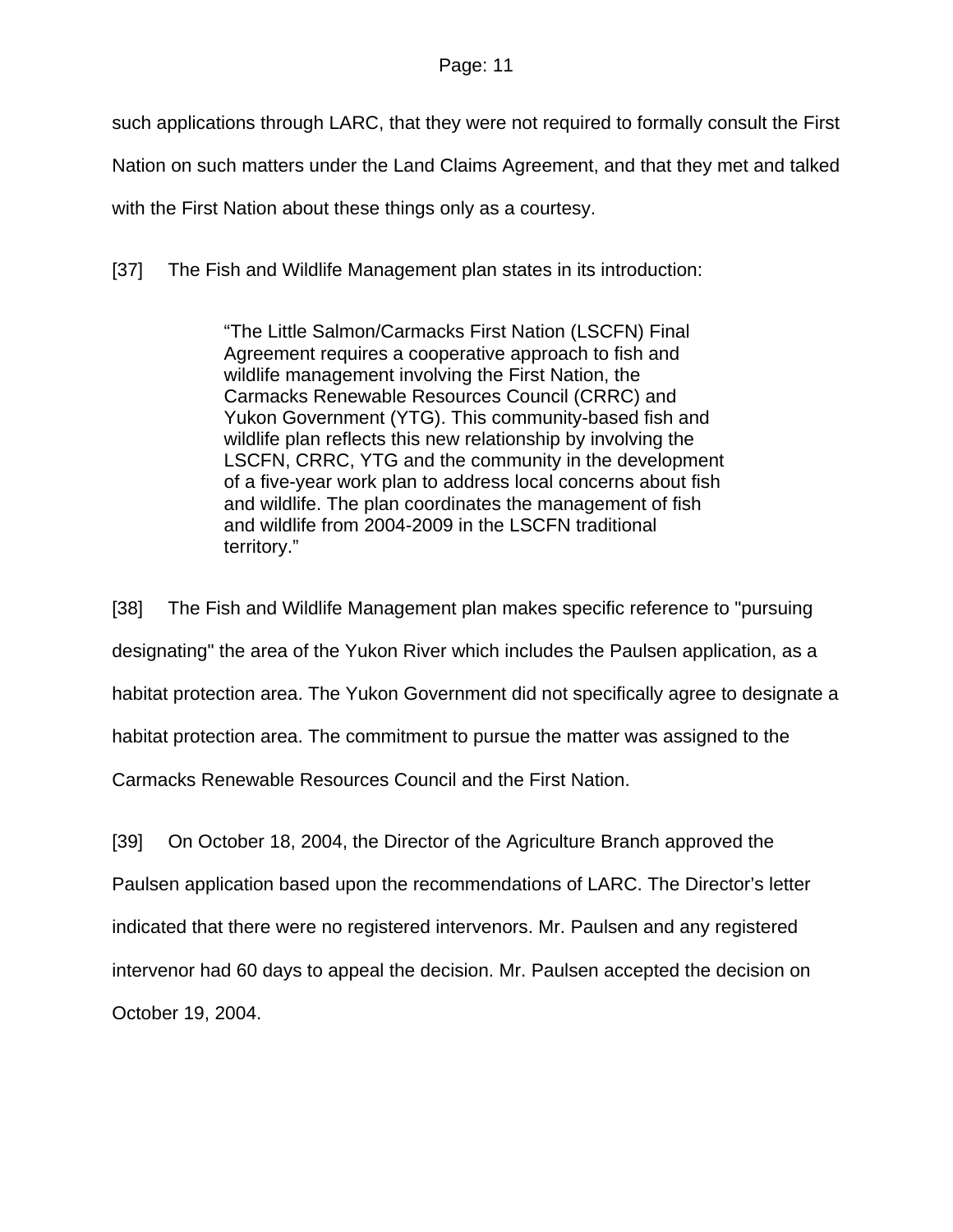[40] The First Nation and Johnny Sam became aware of the LARC recommendation approving the Paulsen application in principle. Further letters were written by the First Nation and Johnny Sam in December 2004 to the Director of the Agriculture Branch opposing the Paulsen application.

[41] Johnny Sam advised that his trapline has been in his family for decades. It is where he learned traditional activities and where he wishes to pass on traditional activities to his grandchildren.

[42] The First Nation advised that it had agreed with the Carmacks Renewable Resources Council that a meeting was required with the Branch to identify areas within the Traditional Territory that would be suitable for agricultural purposes.

[43] The Director replied by letter of January 24, 2005 that he did not think that the failure to follow the usual practice of direct contact with the trapper invalidated the LARC recommendation. The Director did not refer to his approval letter of October 18, 2004, but he wrote that the First Nation's "idea points in a positive direction".

[44] The First Nation did not receive a copy of the Director's approval letter until July 27, 2005.

[45] On August 24, 2005, the First Nation filed a nine-page appeal from the Director's decision approving the application. It said the decision should be reversed for the following reasons:

• The LARC meeting which discussed this application did not consider a number of important factors;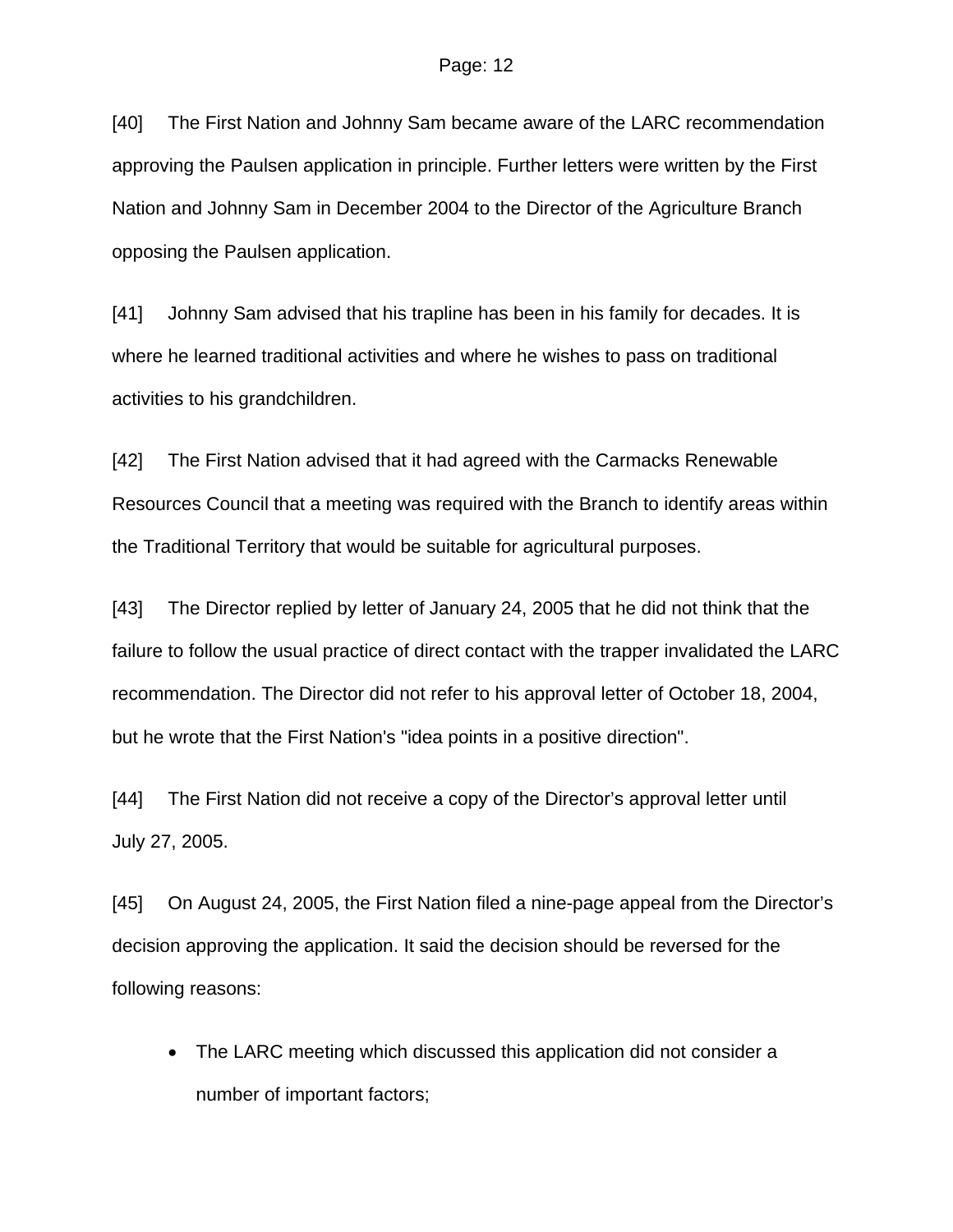- The decision ignores and fails to accommodate trapping rights under the First Nation Final Agreement;
- The decision is inconsistent with the First Nation Final Agreement because it will adversely affect First Nation settlement lands;
- The decision ignores and is inconsistent with the Fish and Wildlife Management plan established jointly by the First Nation, the Yukon Government and the Carmacks Renewable Resources Council;
- The decision will probably not result in a successful agricultural enterprise because of water shortages for irrigation; and
- The decision is inconsistent with the Crown's duties to consult the First Nation and effectively accommodate its rights protected by s. 35 of the *Constitution Act*, 1982.

[46] On December 12, 2005, a Department Assistant Deputy Minister wrote to the First Nation, saying that he would not review the decision of the Director of the Agriculture Branch because the First Nation is a member of LARC, not an intervenor. The LARC Terms of Reference only provide an appeal to an applicant or an intervenor.

[47] The *Yukon Environmental Assessment Act* requires an environmental screening. The Agriculture Branch did not complete the environmental assessment until March 21, 2005.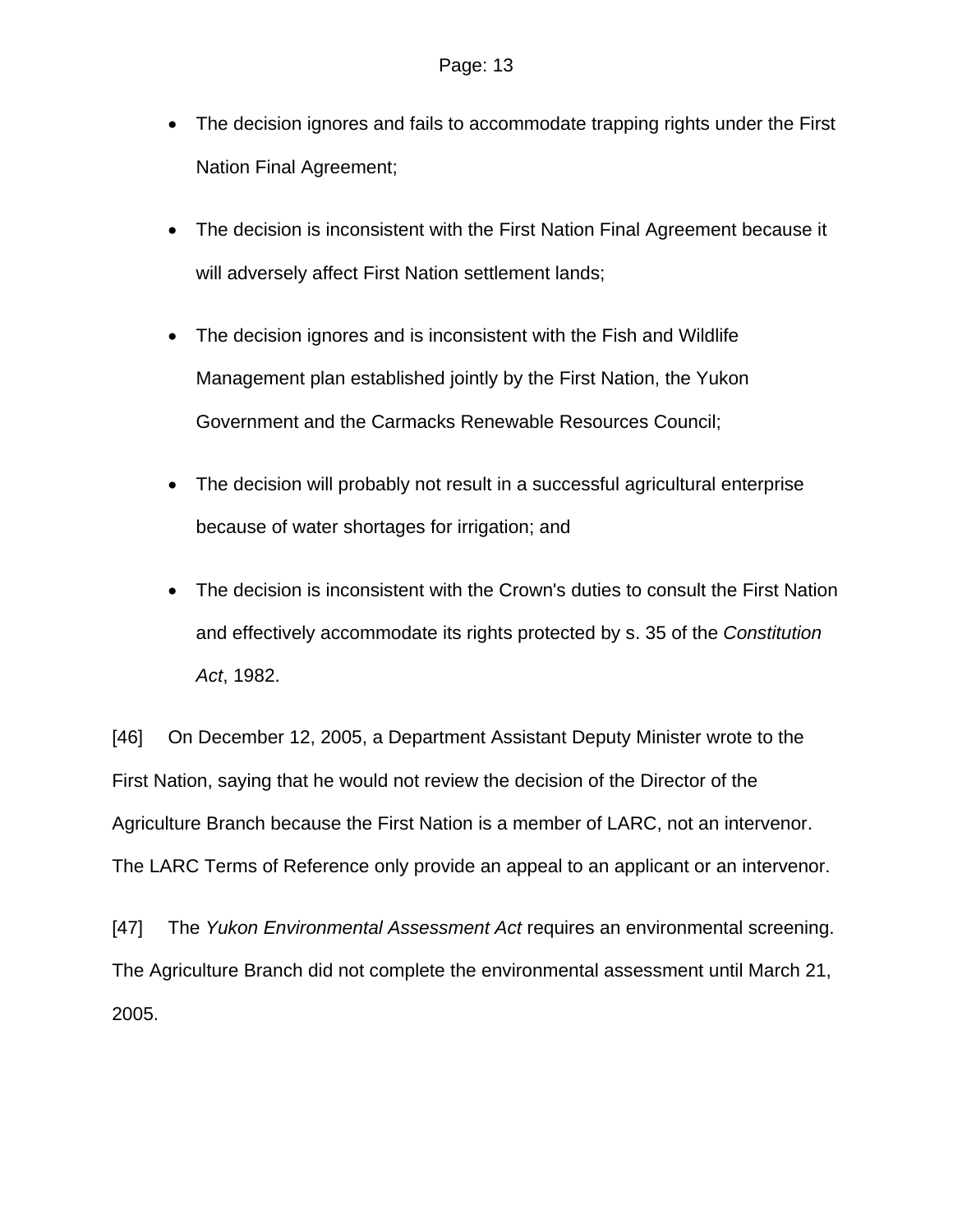[48] No transfer of land has taken place as the Yukon Government and the First Nation have agreed to wait for the Court's decision.

# **ISSUES**

[49] The following issues will be considered:

- 1. Does the common law duty to consult and, where appropriate, to accommodate apply to the Final Agreement?
- 2. If so, was the duty triggered in this case?
- 3. If so, what is the scope of that duty?
- 4. Was the duty met in this case?
- 5. Should the Court exercise its discretion to quash the decision to approve the Paulsen application for agricultural land?

# **Issue 1: Does the common law duty to consult and, where appropriate, to accommodate apply to the Final Agreement?**

[50] The First Nation and the Yukon Government have a genuine and principled disagreement about whether the duty of the Crown to consult and accommodate, as set out in the *Mikisew Cree* case, applies to the Final Agreement.

[51] The First Nation says that the right of the Yukon Government to transfer land in its Traditional Territory is subject to the honour of the Crown and therefore the duty to consult and accommodate is engaged. In effect, it submits that the duty of consultation and accommodation is an implied duty of the Final Agreement.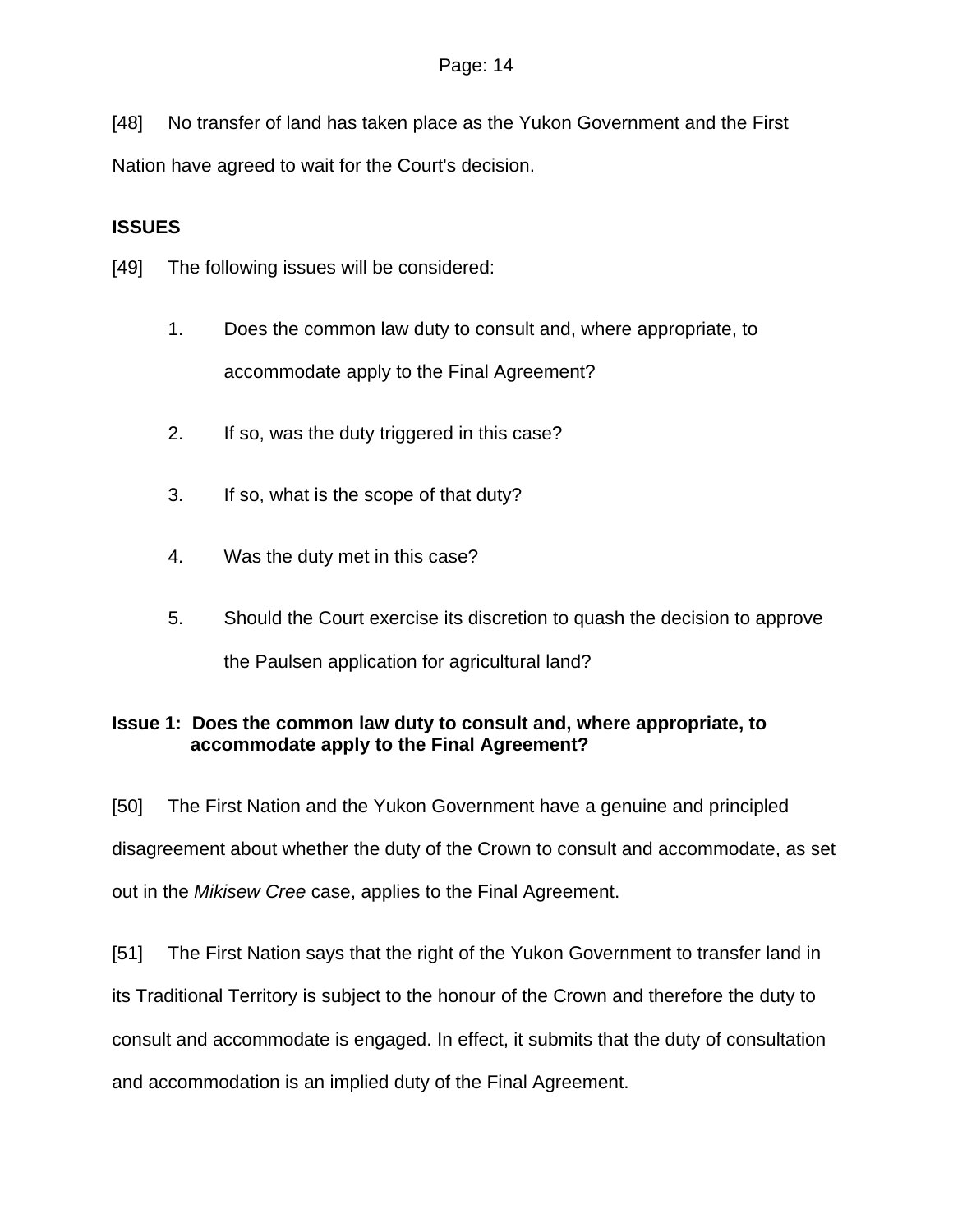[52] The Yukon Government acknowledges that the honour of the Crown applies to

the terms of the Final Agreement. However, it says that the right to transfer land in the

Traditional Territory of the First Nation is not limited by any term in the Final Agreement.

It further states that the interpretation of the Certainty clause and the specific terms of

the duty to consult set out in the Final Agreement support the proposition that there is

no other duty to consult that should be applied. In its own words:

"The respondents say that any common law duty to consult and accommodate which might otherwise have arisen in this case has been replaced by the rights set out in the Final Agreement which is a land claims agreement within the meaning of section 35 of the *Constitution Act*, 1982 and thus a constitutionally entrenched treaty.

. . .

The primary objective of the Final Agreement was to bring about a reconciliation of government interests and aboriginal rights by giving the parties to the treaty certainty as to the nature and extent of their rights and obligations, including the rights of the parties to own and use lands. To add to or alter the nature of those Final Agreement obligations would actually challenge the certainty the parties wished to achieve and thereby undermine the process of reconciliation.

By carrying out its obligations to the First Nation under the treaty, Yukon acts consistently with the honour of the Crown. While the honour of the Crown infuses the interpretation of the treaty, it should not be invoked to undermine the certainty that this modern treaty is intended to achieve."

. . .

[53] The Yukon Government's position boils down to two major propositions: the

certainty argument and the submission that the only duty to consult has been expressed

in the Final Agreement.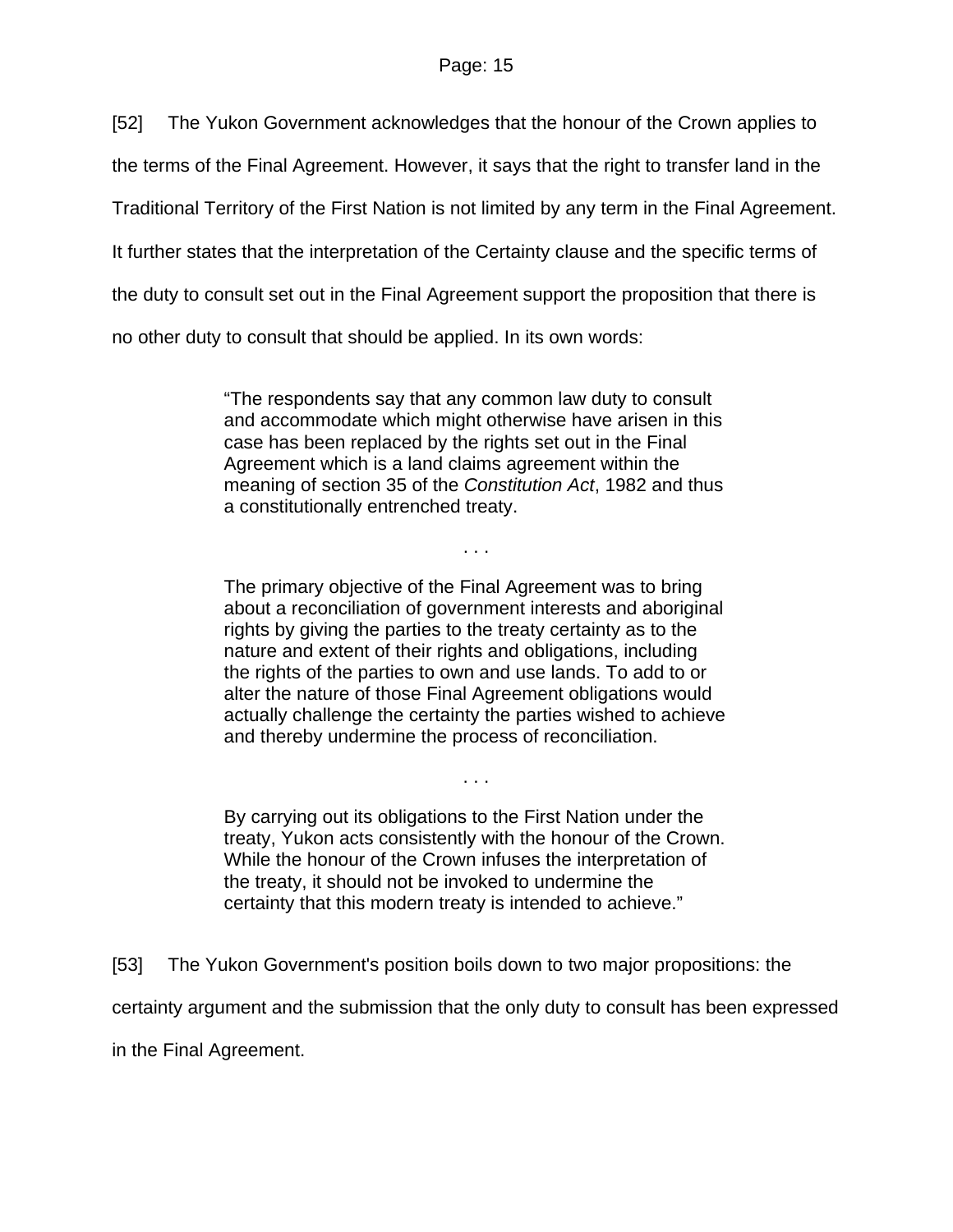[54] The Government points out that there is no specific provision that provides for

consultation of any kind with the First Nation in the Government's decision to dispose of

or transfer land in the Traditional Territory of the First Nation. The Government

acknowledges that there is no specific section of the Final Agreement that provides for

the transfer of land, but there is no doubt that the right to do so is implied in the Final

Agreement. There is no express provision that restricts the use of non-Settlement Land

in the Traditional Territory. The Government says:

"The clear and unambiguous language of the treaty is that Subsistence harvesting on Crown Land is limited to Crown Land to which there exists a right of access as set out in the treaty. The treaty clearly contemplates dispositions of Crown Land. Had the parties to the treaty intended that an obligation to consult be imposed prior to such disposition, such an obligation would have been included, in explicit terms."

# **The Modern Law of Treaty Interpretation**

[55] Both the Yukon Government and the First Nation agree that the honour of the

Crown infuses the interpretation of the Final Agreement. Therefore, it is useful to

consider what the "honour of the Crown" means in the context of treaty interpretation.

[56] I use the word "modern" in the title as Binnie J. used it in the opening line of his

judgment in the *Mikisew Cree* case:

"The fundamental objective of the modern law of aboriginal and treaty rights is the reconciliation of aboriginal peoples and non-aboriginal peoples and their respective claims, interests and ambitions."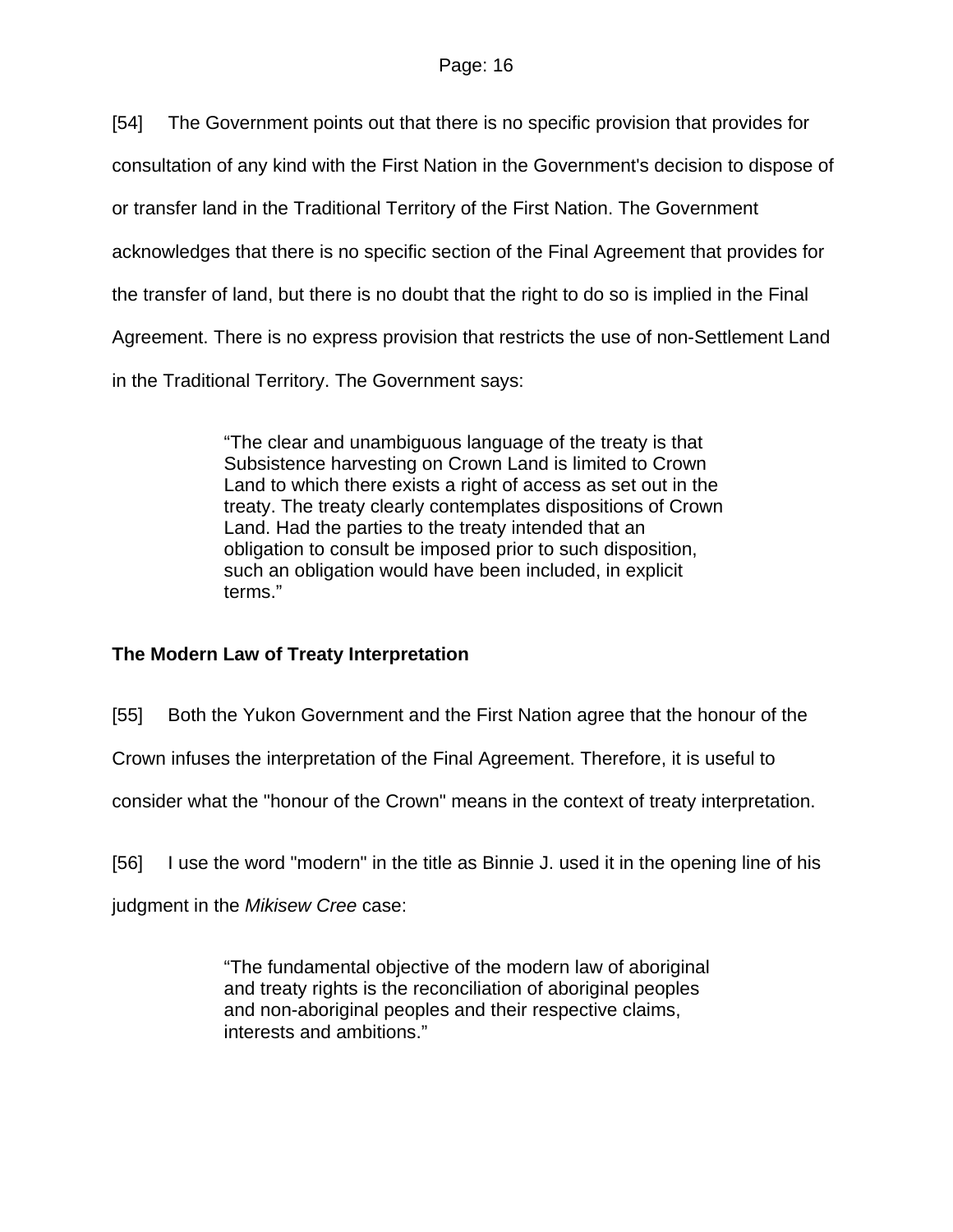[57] The Mikisew Cree entered into Treaty 8 in 1899 surrendering 840,000 square kilometres of land in northern Alberta, northeastern British Columbia, northwestern Saskatchewan and the southern portion of the Northwest Territories. In exchange, the First Nations were promised hunting, trapping and fishing rights in the surrendered lands subject to regulation and "such tracts as may be required or taken up from time to time for settlement, mining, lumbering, trading or other purposes."

[58] The Mikisew Cree did not receive their reserve land until the 1986 Treaty Land Entitlement Agreement. Less than 15 years later, the federal government proposed a 118 kilometre winter road, originally through the Peace Point Reserve, later modified to traverse the traplines of 14 Mikisew families and affect the hunting grounds of as many as 100 hunters. The total area of the road would be approximately 23 square kilometres. Although it may be obvious, it should be stated that a winter road is precisely that: it is not an all-weather road which is a permanent structure, but rather a road constructed for the winter season only and dependent on adequate snow conditions and ice on rivers.

[59] The Mikisew Cree were invited to respond to the Terms of Reference for the environmental assessment on January 19, 2000, and participate in open house sessions to take place over the summer of 2000. The Mikisew Cree did not formally respond until October 10, 2000, some two months after the deadline for "public" comment. The Mikisew Cree did not consider the open house to be an appropriate forum for them to be consulted.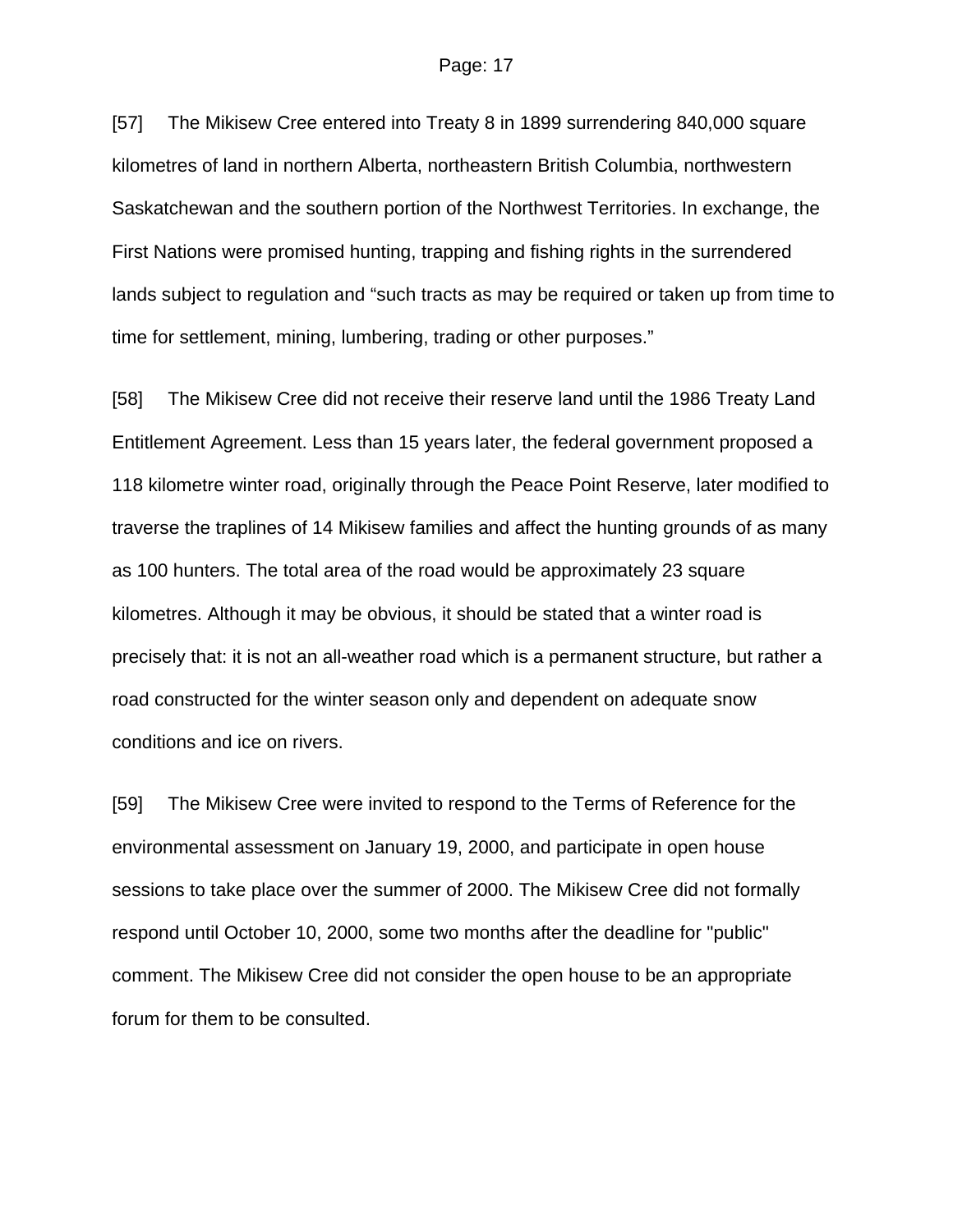[60] Parks Canada, after deciding to authorize the winter road, eventually apologized to the Mikisew Cree First Nation for the way the consultation process unfolded. The authorization did not make any reference to any obligation to the Mikisew Cree. The Minister of Parks Canada then said that the Mikisew Cree could not now complain because they declined to participate in the public process.

[61] The decision in *Mikisew Cree* flows from the earlier decisions of the Supreme Court of Canada in *Taku River* and *Haida Nation*. The latter were cases of judicial review of British Columbia government decisions where the asserted aboriginal rights were pre-proof, non-treaty situations. The court stated that the aboriginal interest in those cases was "insufficiently specific" (*Haida Nation*, paragraph 18) to require the Crown to act as a fiduciary. Thus, the Court developed the concept of the government's duty to consult aboriginal peoples and accommodate their interests based upon the honour of the Crown and section 35 of the *Constitution Act*, *1982*, even in pre-proof, non-treaty circumstances.

[62] Section 35 of the *Constitution Act, 1982*, states:

"(1) The existing aboriginal and treaty rights of the aboriginal peoples of Canada are hereby recognized and affirmed.

. . .

(3) For greater certainty, in subsection (1) "treaty rights" includes rights that now exist by way of land claims agreements or may be so acquired."

[63] I will summarize the meaning of the "honour of the Crown" from the jurisprudence in the *Haida Nation* case: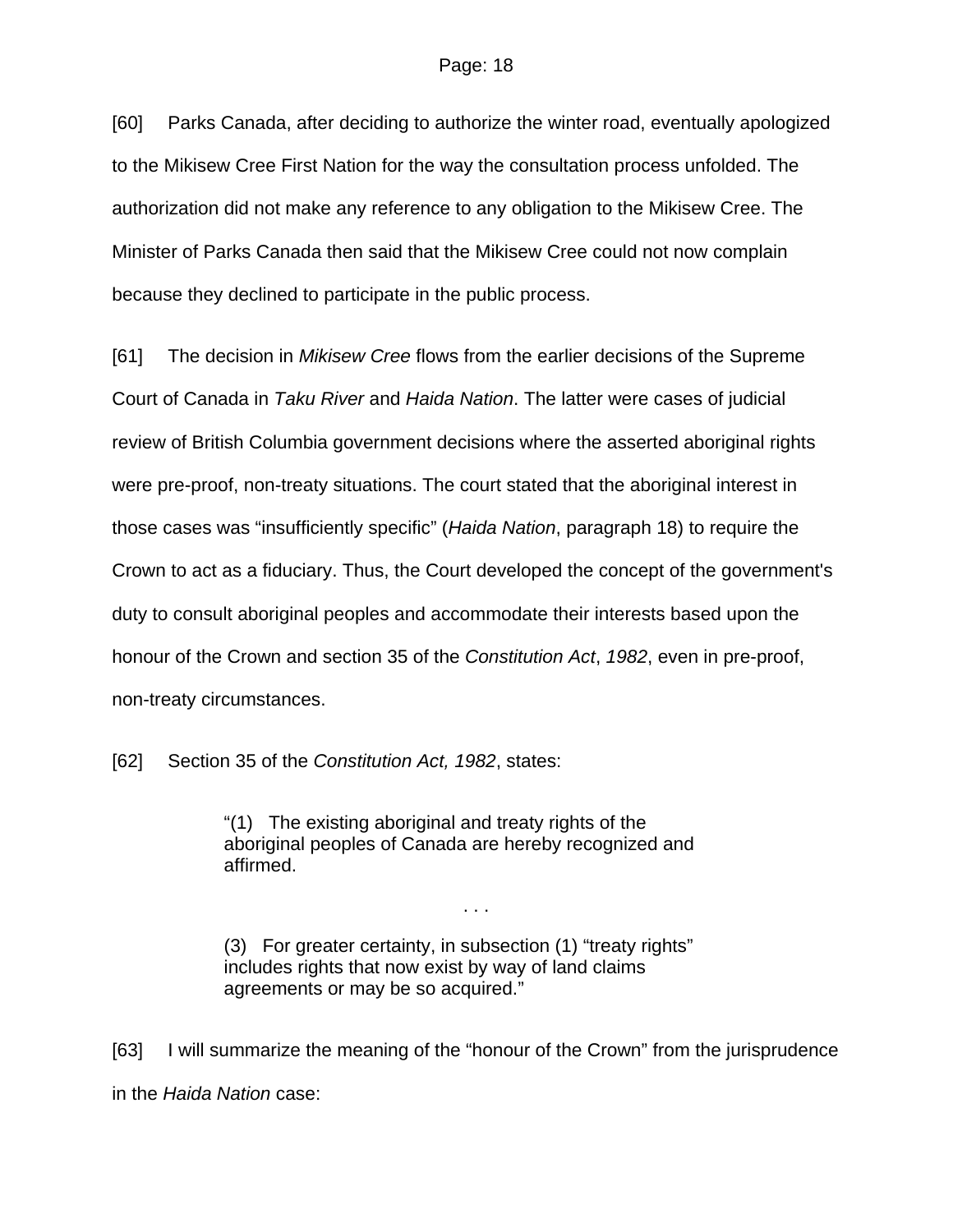- 1. The honour of the Crown is always at stake in its dealings with Aboriginal peoples (para. 16).
- 2. The Crown must act honourably from the assertion of sovereignty to the resolution of claims and the implementation of treaties (para. 17).
- 3. The honour of the Crown infuses the processes of treaty making and treaty interpretation (para. 19).
- 4. It is a corollary of section 35 of the *Constitution Act* that the Crown acts honourably in defining the rights it guarantees and in reconciling them with other rights and interests (para. 20).
- 5. The duty to consult and accommodate is part of a process of fair dealing flowing from section 35(1) of the *Constitution Act* (para. 32).

[64] The significance of the *Mikisew Cree* case is that the Supreme Court of Canada applied the duty to consult and accommodate to the interpretation of a treaty, albeit an historic one. In that case, Binnie J. writing for the Court, stated:

> "1. The fundamental objective of the modern law of aboriginal and treaty rights is the reconciliation of aboriginal peoples and non-aboriginal peoples and their respective claims, interests and ambitions. The management of these relationships takes place in the shadow of a long history of grievances and misunderstanding. The multitude of smaller grievances created by the indifference of some government officials to aboriginal people's concerns, and the lack of respect inherent in that indifference has been as destructive of the process of reconciliation as some of the larger and more explosive controversies. And so it is in this case.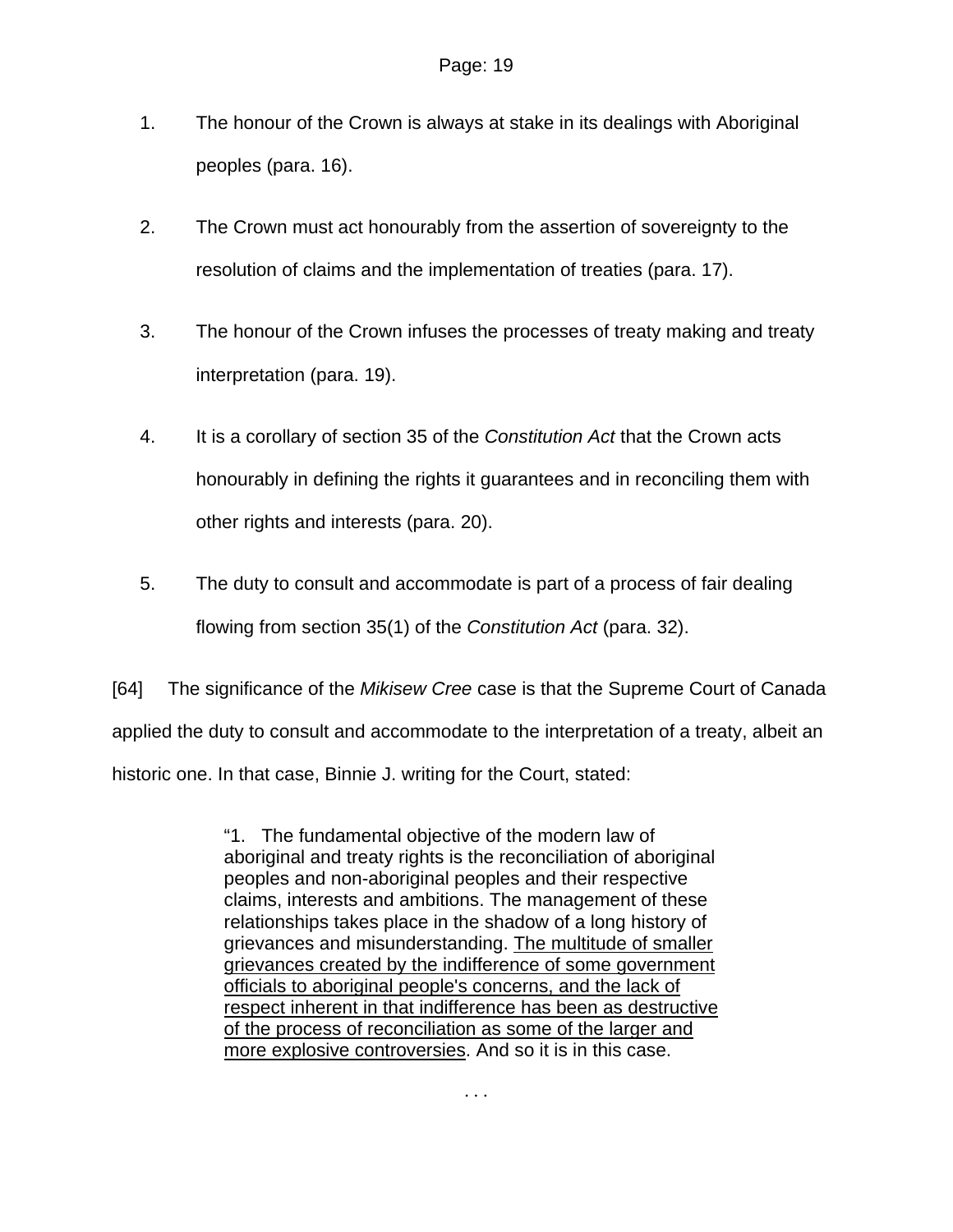3. . . . The fact the proposed winter road directly affects only about 14 Mikisew trappers and perhaps 100 hunters may not seem very dramatic (unless you happen to be one of the trappers or hunters in question) but, in the context of a remote northern community of relatively few families, it is significant. Beyond that, however, the principle of consultation in advance of interference with existing treaty rights is a matter of broad general importance to the relations between aboriginal and non-aboriginal peoples. It goes to the heart of the relationship and concerns not only the Mikisew but other First Nations and non-aboriginal governments as well." (my emphasis)

[65] In response to the assertion of the federal minister that the treaty itself

constituted the accommodation of the aboriginal interest, Binnie J. stated:

"54. This is not correct. Consultation that excludes from the outset any form of accommodation would be meaningless. The contemplated process is not simply one of giving the Mikisew an opportunity to blow off steam before the Minister proceeds to do what she intended to do all along. Treaty making is an important stage in the long process of reconciliation, but it is only a stage. What occurred at Fort Chipewyan in 1899 was not the complete discharge of the duty arising from the honour of the Crown, but a rededication of it.

55. The Crown has a treaty right to "take up" surrendered lands for regional transportation purposes, but the Crown is nevertheless under an obligation to inform itself of the impact its project will have on the exercise by the Mikisew of their hunting and trapping rights, and to communicate its findings to the Mikisew. The Crown must then attempt to deal with the Mikisew "in good faith, and with the intention of substantially addressing" Mikisew concerns (*Delgamuukw*, at para. 168). This does not mean that whenever a government proposes to do anything in the Treaty 8 surrendered lands it must consult with all signatory First Nations, no matter how remote or unsubstantial the impact. The duty to consult is, as stated in *Haida Nation*, triggered at a low threshold, but adverse impact is a matter of degree, as is the extent of the Crown's duty. Here the impacts were clear, established and demonstrably adverse to the continued exercise of the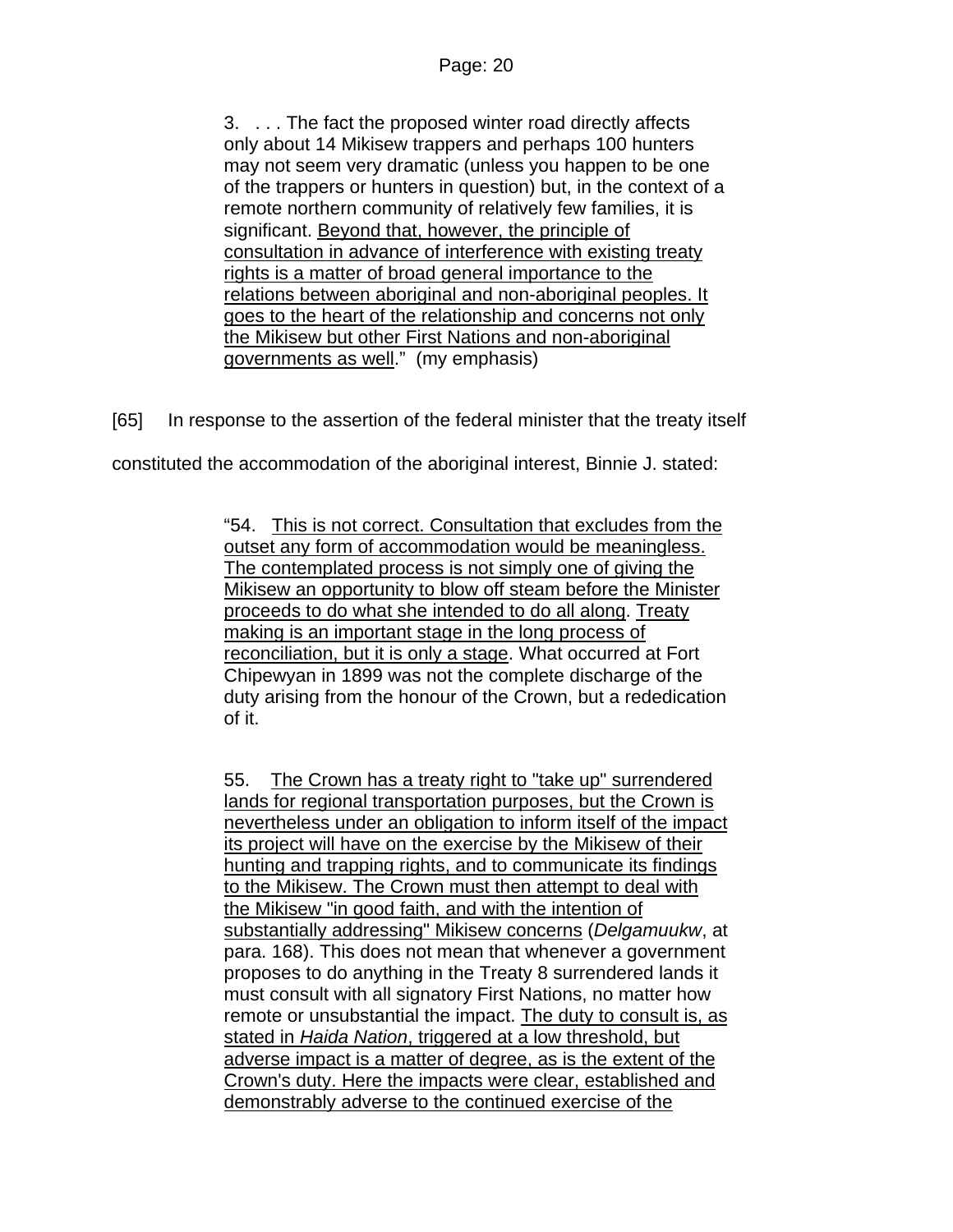Mikisew hunting and trapping rights over the lands in question.

56. In summary, the 1899 negotiations were the first step in a long journey that is unlikely to end any time soon. . . .

57. As stated at the outset, the honour of the Crown infuses every treaty and the performance of every treaty obligation. Treaty 8 therefore gives rise to Mikisew procedural rights (e.g. consultation) as well as substantive rights (e.g. hunting, fishing and trapping rights). Were the Crown to have barrelled ahead with implementation of the winter road without adequate consultation, it would have been in violation of its *procedural* obligations, quite apart from whether or not the Mikisew could have established that the winter road breached the Crown's *substantive* treaty obligations as well." (my emphasis)

[66] I conclude that the duty to consult and accommodate arises from the concept of honour of the Crown and is an implied term of every treaty. The court clearly states that "the honour of the Crown also infuses every treaty and the performance of every treaty obligation". It is a corollary of section 35 of the *Constitution Act, 1982*. It is also significant that the duty arises in the *Mikisew Cree* case even where the Crown had the right "to take up" land because consultation is required in advance of interference with existing treaty rights.

[67] The question to be addressed is whether the wording of the Final Agreement prevents the common law duty to consult and accommodate from applying to the implied right of the Yukon Government to transfer land in the First Nation's Traditional Territory.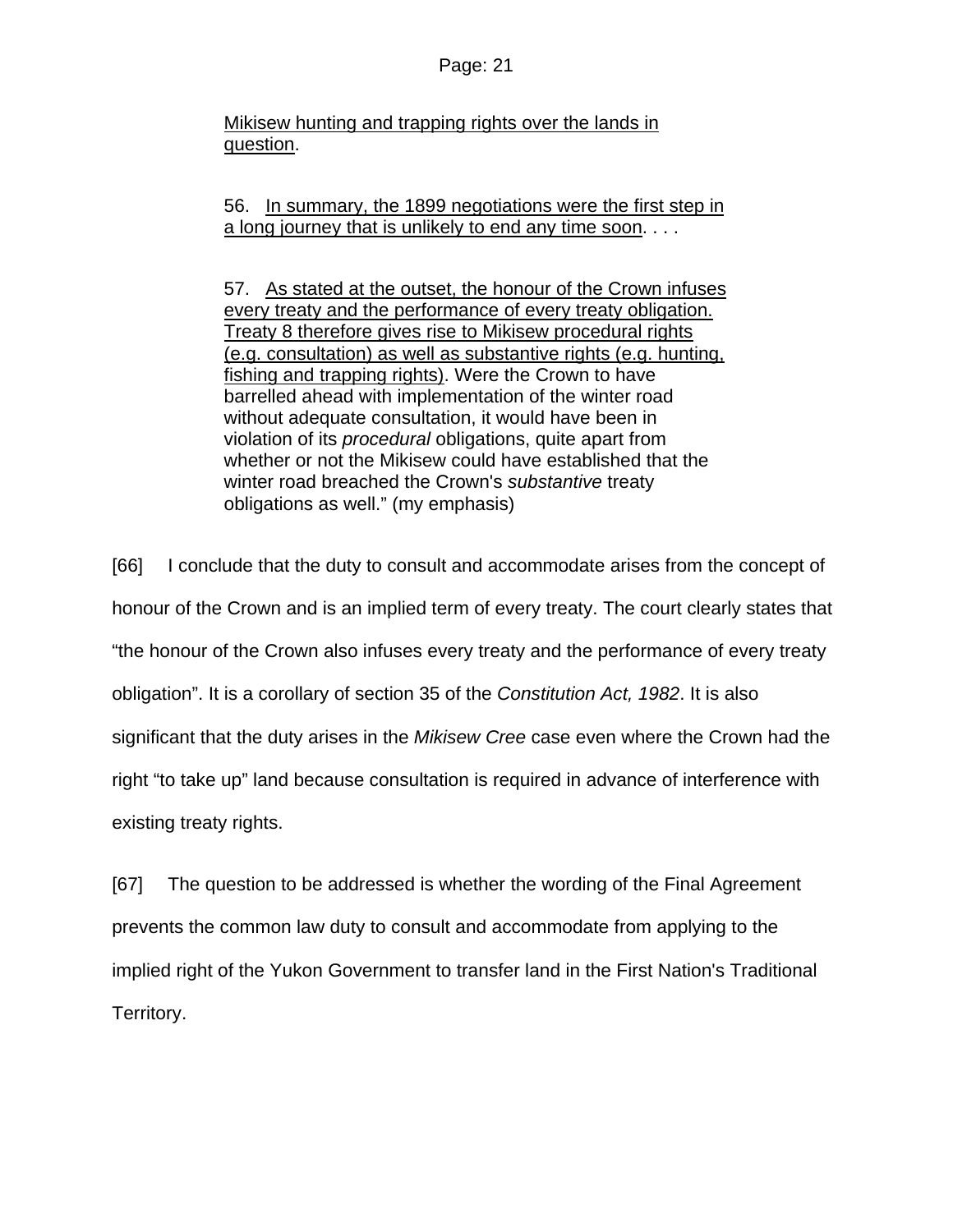[68] To buttress its submission, the Yukon Government submits that the *Mikisew Cree* case is distinguishable on the following grounds:

- 1. None of the parties in the *Mikisew Cree* case expected that Treaty 8 "constituted a finished land use blueprint" (paragraph 27);
- 2. Treaty 8 did not have a process for land use planning as found in this Final Agreement, which specifically provides for land use planning, development assessment, water management, fish and wildlife management, and economic development;
- 3. Treaty 8 demands a process by which lands may be transferred from a category where the First Nations had harvesting rights to a category where they do not (paragraph 33). The Yukon Government submits this Final Agreement provides a process without requiring a duty to consult and accommodate.
- 4. Treaty 8 was the subject of negotiations wherein the Crown promised that the Indians' right to hunt, fish and trap would continue "after the treaty as existed before it" (paragraph 47). The Final Agreement does not contain such a promise.
- 5. Treaty 8 may have contemplated "a long journey that is unlikely to end any time soon" (paragraph 56). This is to be contrasted to the certainty intention expressed in the Yukon Final Agreement.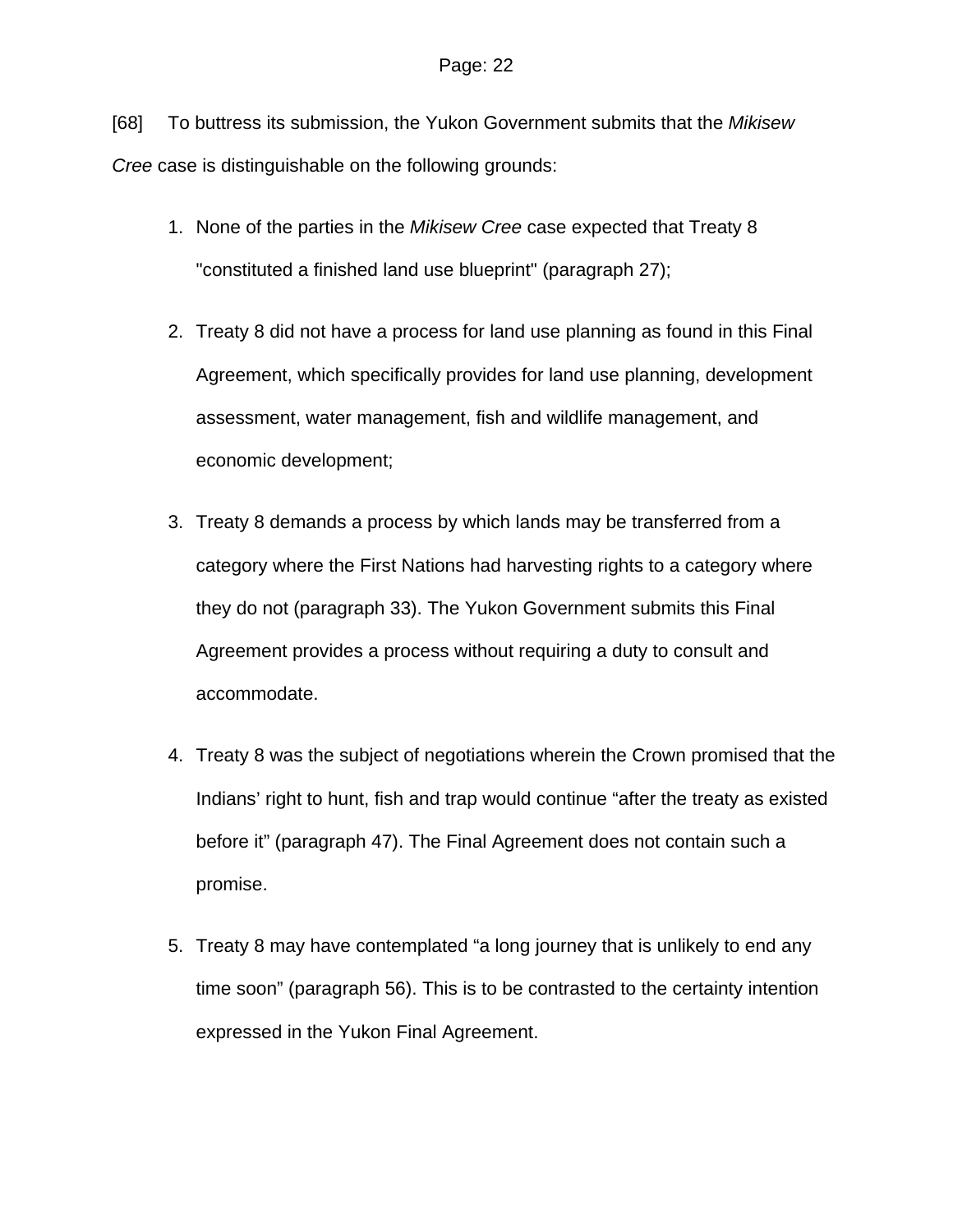6. As suggested in paragraphs 62 and 63 of the *Mikisew Cree* decision, the Crown obligation is clear in the case at bar and there is no duty to consult any more than is specifically required in the Final Agreement.

[69] There are undoubtedly distinguishing features between Treaty 8 and the Final Agreement. At the same time, there is no question that the Final Agreement represents the beginning of "a long journey". While there are no oral agreements in the Final Agreement, it contemplated that the members of the First Nation would continue to harvest fish and wildlife on their Traditional Territory, although there was no commitment that the right to hunt, fish and trap would remain the same as before the treaty.

[70] What is very similar in Treaty 8 and the Final Agreement is that the Crown has a right to transfer land and neither the Treaty nor the Final Agreement sets out a process. What is different is that the Final Agreement contains, among other things, land use planning and fish and wildlife management provisions.

### **The Certainty Argument**

[71] I now turn to the specific sections of the Final Agreement that the Yukon Government and the First Nation rely upon for their respective views of the certainty argument. The Yukon Government submits that the primary objective of the Final Agreement was to bring about reconciliation of government interests and aboriginal rights by giving certainty to the rights of the parties to own and use lands. In other words, the First Nation exchanged their aboriginal title for specified rights in their Traditional Territory that are defined in the Final Agreement.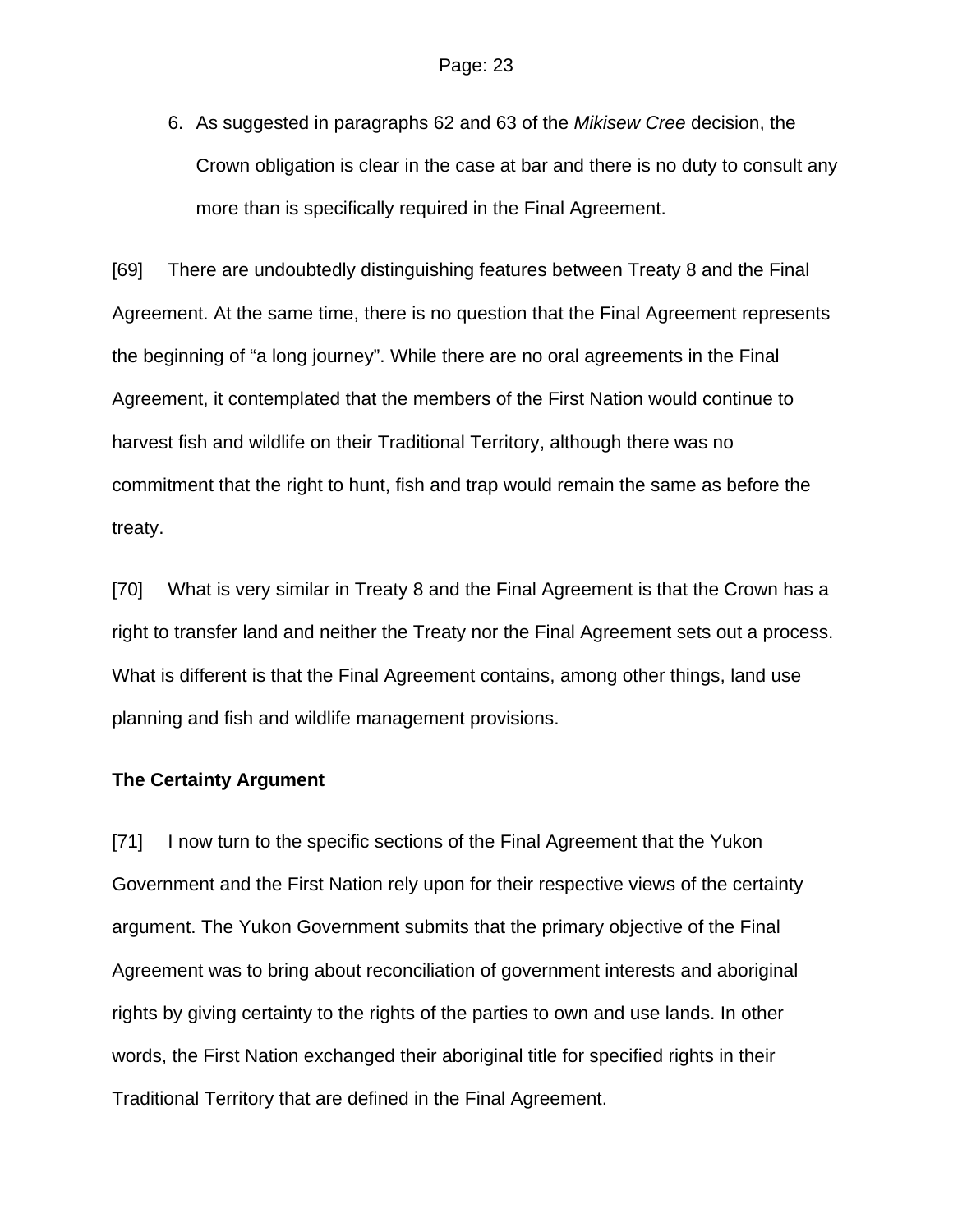[72] This submission is supported by certain paragraphs of the "Whereas" section at

the beginning of the Final Agreement:

" . . .

. . . the parties to this Agreement wish to achieve certainty with respect to the ownership and use of lands and other resources of the Little Salmon/Carmacks First Nation Traditional Territory;

the parties wish to achieve certainty with respect to their relationships to each other;

the parties to this Agreement have negotiated this land claims agreement securing for the Little Salmon/Carmacks First Nation and Little Salmon/Carmacks People the rights and benefits set out herein: . . . "

[73] The Final Agreement sets out in section 2.6.7 that these objectives are

statements of the intentions of the parties and shall be used to assist in the

interpretation of doubtful or ambiguous expressions.

[74] The Yukon Government submits that these objectives were confirmed in the

Certainty section 2.5.0 of the Final Agreement which states that the First Nation and its

People:

". . . cede, release and surrender to Her Majesty the Queen in Right of Canada, all their aboriginal claims, rights, titles, and interests in and to . . . "

all Non-Settlement Land which includes their Traditional Territory where this transfer of land to Mr. Paulsen has been approved.

[75] Further, section 2.5.1.4 states that neither the First Nation nor any person it represents: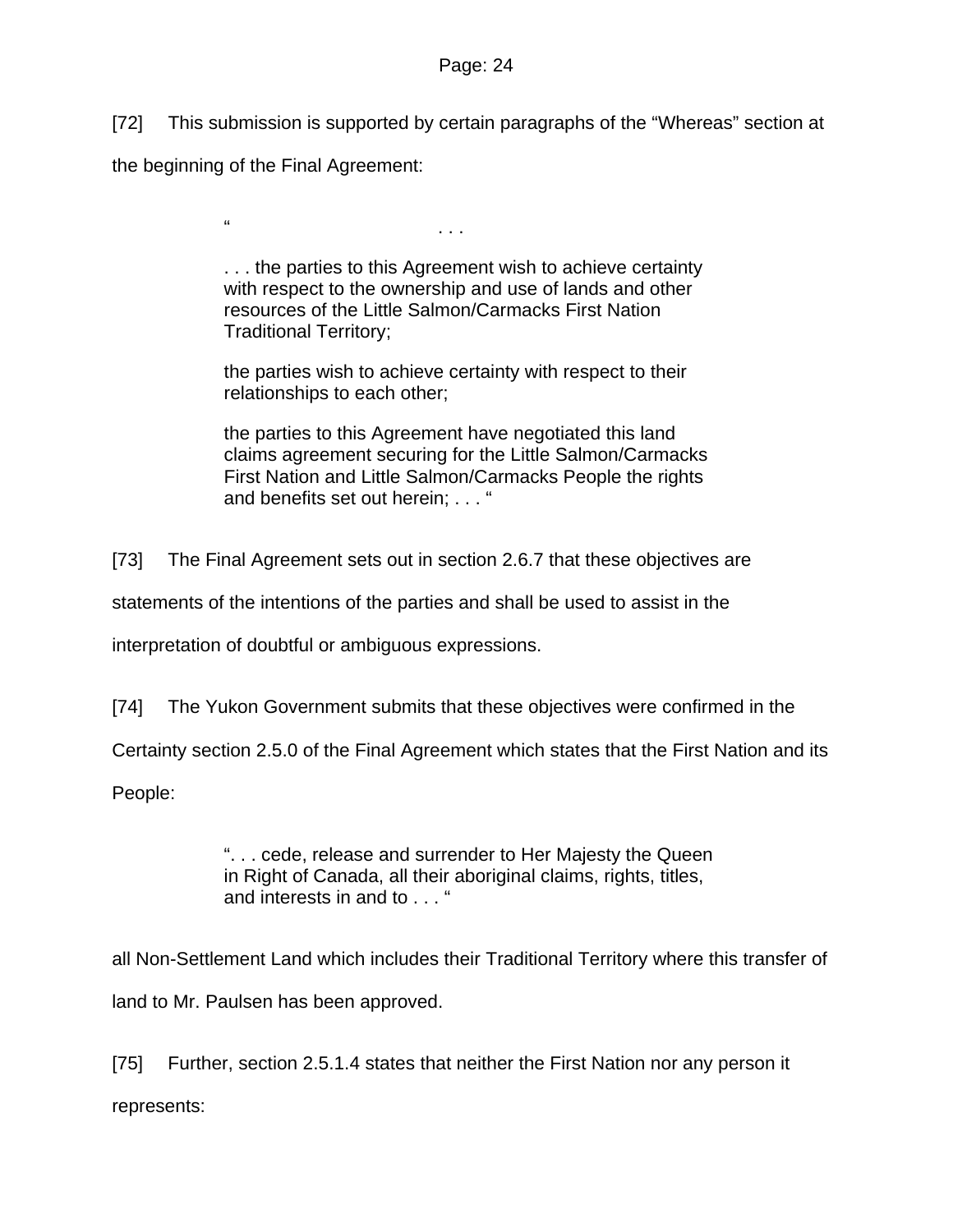". . . shall . . . assert any cause of action, action for declaration, claim or demand of whatever kind or nature, which they ever had, now have, or may hereafter have against Her Majesty the Queen . . . based on, (a) any aboriginal claim, right, title or interest ceded, released or surrendered pursuant to 2.5.1.1 and 2.5.1.2 . . .".

[76] The Yukon Government also relies upon specific rules of interpretation set out in

the Final Agreement:

"2.6.3 There shall not be any presumption that doubtful expressions in a Settlement Agreement be resolved in favour of any party to a Settlement Agreement or any beneficiary of a Settlement Agreement.

2.2.15 Settlement Agreements shall be the entire agreement between the parties thereto and there shall be no representation, warranty, collateral agreement or condition affecting those Agreements except as expressed in them."

[77] The Government does not suggest that this case involves a doubtful expression

issue but submits that these sections distinguish this modern comprehensive land claim

agreement from the historic treaties like Treaty 8 in the *Mikisew Cree* case.

 $\blacksquare$ 

[78] The Final Agreement has other provisions that must be considered. The opening

"Whereas" section also includes the following objectives:

. . . the parties to this Agreement wish to recognize and protect a way of life that is based on an economic and spiritual relationship between Little Salmon/Carmacks People and the land;

the parties to this Agreement wish to encourage and protect the cultural distinctiveness and social wellbeing of Little Salmon/Carmacks People;

. . . "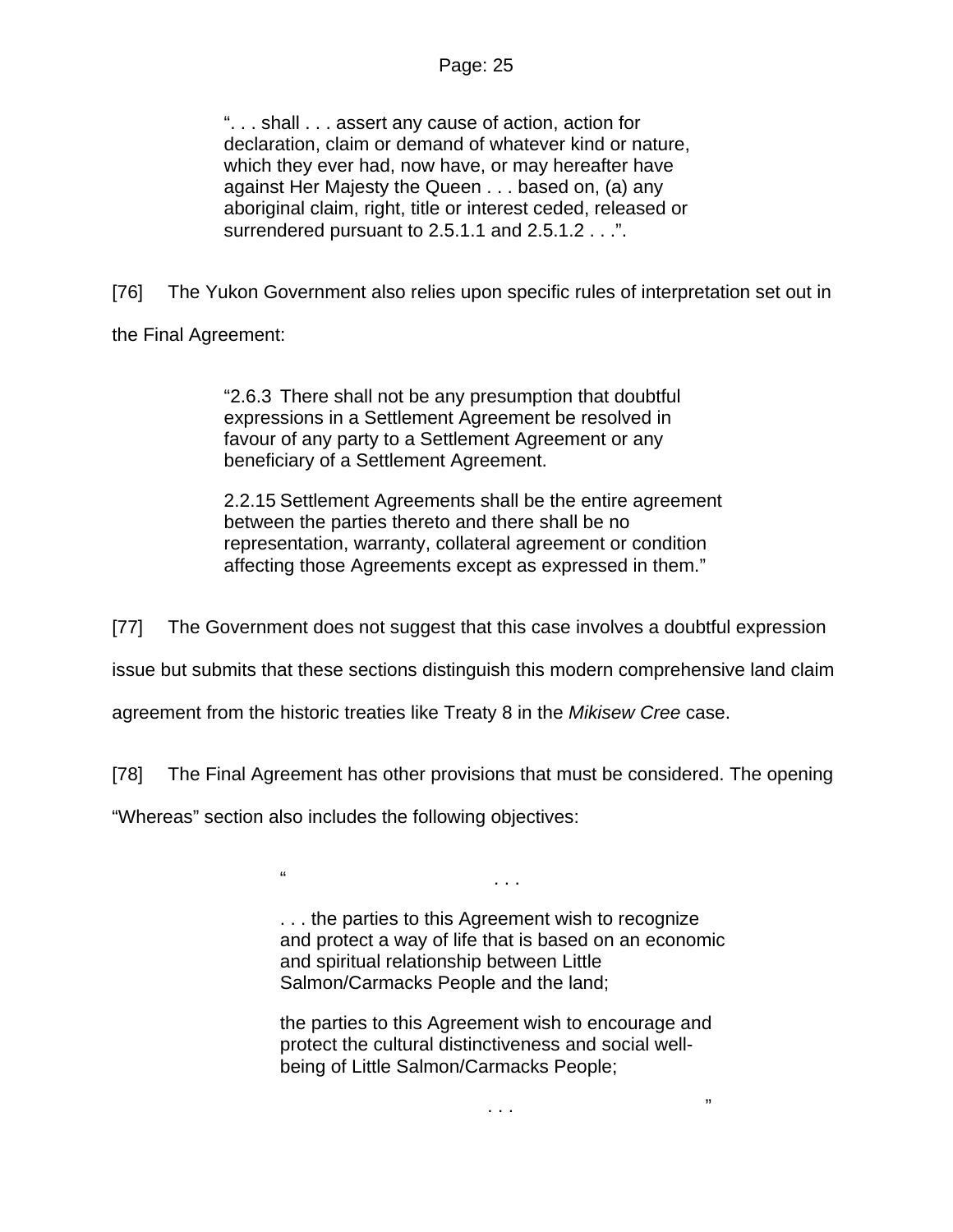# [79] The Final Agreement also contains the following provisions:

"2.2.4 Subject to 2.5.0, 5.9.0, 5.10.1 and 25.2.0, Settlement Agreements shall not affect the ability of aboriginal people of the Yukon to exercise, or benefit from, any existing or future constitutional rights for aboriginal people that may be applicable to them.

2.6.5 Nothing in a Settlement Agreement shall be construed to preclude any party from advocating before the courts any position on the existence, nature or scope of any fiduciary or other relationship between the Crown and the Yukon First Nations."

[80] It may be that the parties to the Final Agreement did not contemplate the common law duty as it is expressed in the *Mikisew Cree* case. However, in section 2.2.4, the parties did contemplate and expressly permit the First Nation "to exercise, or benefit from, any existing or future constitutional rights for aboriginal people that may be applicable to them".

[81] Section 2.2.4 is "subject to 2.5.0" which I interpret to mean that the Certainty clause is paramount to the ability of the First Nation to benefit from a future constitutional right such as the duty to consult and accommodate. But there is a considerable difference between the meaning of the Certainty clause and the ability of aboriginal people to benefit from "any existing or future constitutional rights for aboriginal people that may be applicable to them". The Certainty clause means that aboriginal title has been released in the traditional territory of the First Nation in exchange for specified rights in the Final Agreement. Thus, Yukon First Nations cannot reverse that release of aboriginal rights or renegotiate the Final Agreement based upon a future expansive interpretation of aboriginal title. It does not mean that "existing or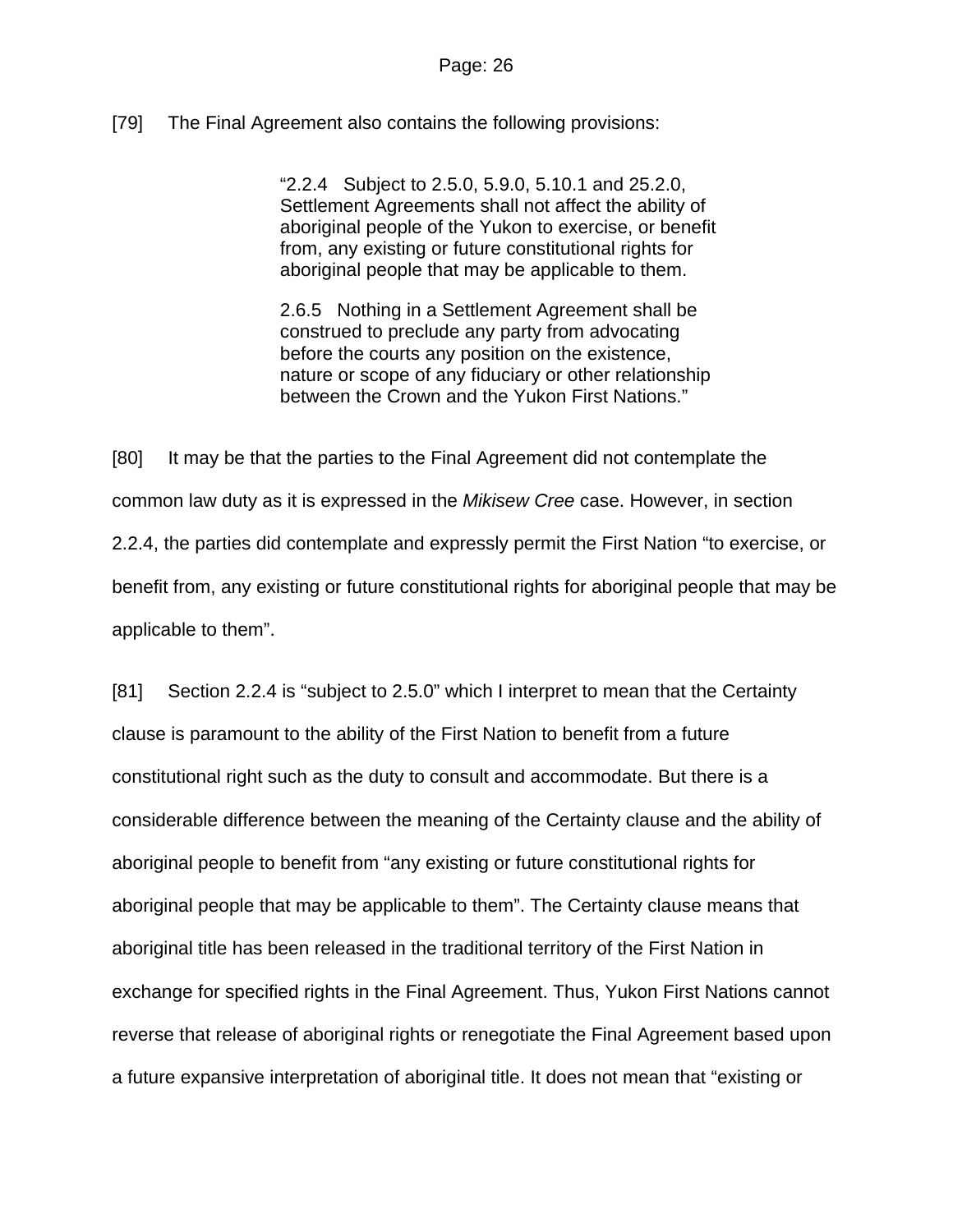future constitutional rights" are released and I interpret this to include interpretative principles based on the honour of the Crown and the interpretation of section 35 of the *Constitution Act,* 1982. Thus, in the context of this Final Agreement, the right of Yukon aboriginal people to exercise and benefit from existing and future constitutional rights is expressly incorporated into the Final Agreement by the parties themselves. To that extent, the Final Agreement has built in some flexibility to accommodate future constitutional rights as the law develops so as to avoid the pitfall of having an agreement that becomes chipped in stone or rigid in its interpretation.

[82] The duty to consult and accommodate is a constitutional treaty obligation based on the honour of the Crown and section 35 of the *Constitution Act*, *1982*. It infuses every treaty. It is not based on an aboriginal right which the First Nation has ceded pursuant to 2.5.0 in its Traditional Territory. It is a principle of treaty interpretation to ensure that the treaty rights exchanged for aboriginal title are respected. Its purpose is to avoid the indifference and lack of respect that can be destructive of the process of reconciliation that the Final Agreement is meant to address.

### **The Only Duty to Consult is in the Final Agreement.**

[83] The Final Agreement contains very specific obligations on the Government to consult in specified situations. The definition section of the Final Agreement states:

'"Consult" or "Consultation" means to provide:

(a) to the party to be consulted, notice of a matter to be decided in sufficient form and detail to allow that party to prepare its views on the matter;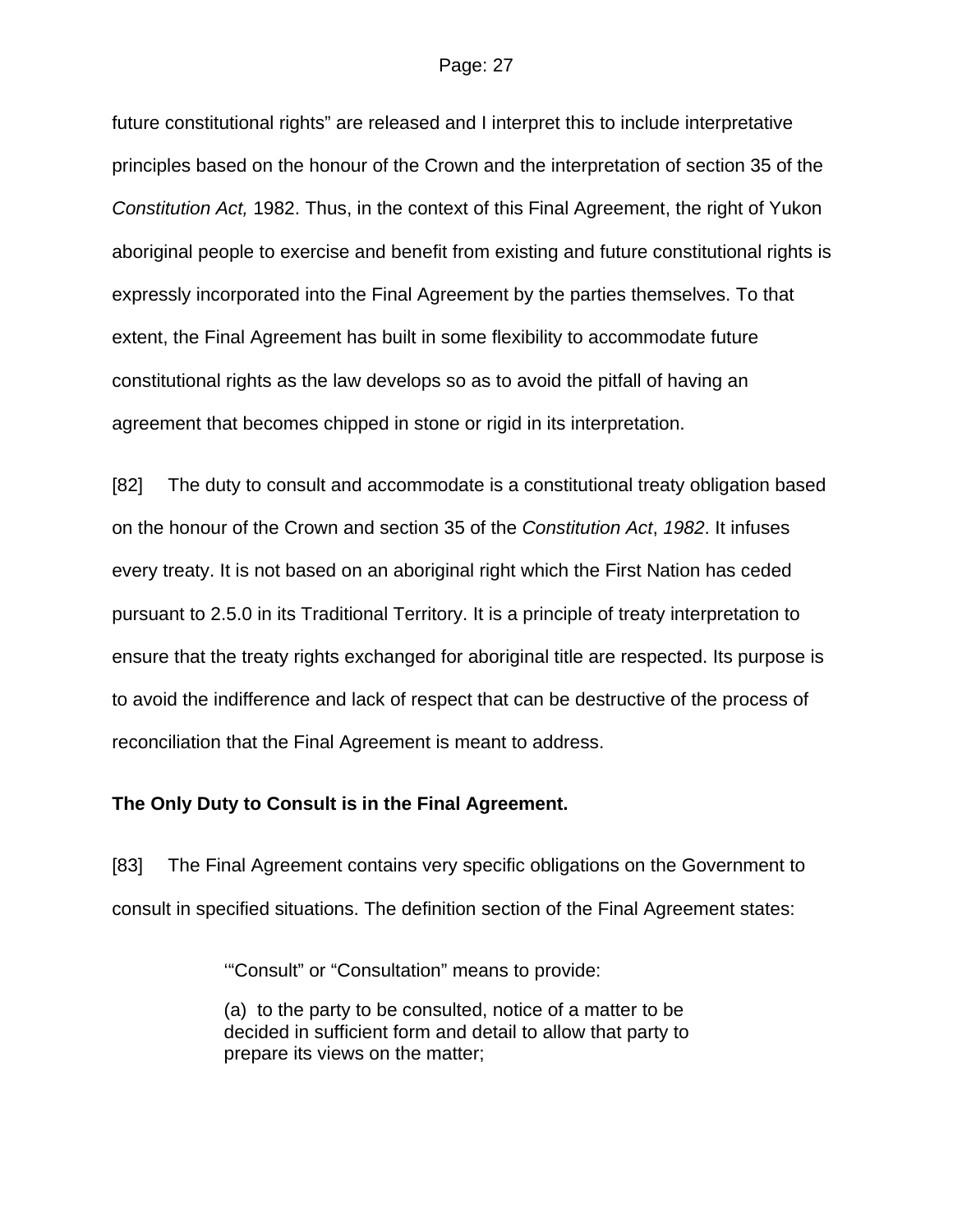(b) a reasonable period of time in which the party to be consulted may prepare its views on the matter, and an opportunity to present such views to the party obliged to consult; and

(c) full and fair consideration by the party obliged to consult of any views presented."

[84] The Yukon Government submits that the Final Agreement has expressly provided for the duty to consult in specific circumstances and the right to dispose of land in the First Nation's Traditional Territory is clearly not one of them. In this submission, the Yukon Government is stating that it has the exclusive authority to transfer land in the First Nation's Traditional Territory without having a legal obligation to consider what effect the transfer of land may have on the rights and interests of the First Nation expressed in the Final Agreement.

[85] There is no doubt that the Final Agreement did not specify that the duty to consult applied to transfers of land in the Traditional Territory. By the same token, it did not provide for any process for the transfer of Crown land. In that sense, there is very little distinction between *Mikisew Cree* where the treaty was silent on the process of "taking up land" and the court imposed the duty to consult and accommodate as treaty rights were at stake. In my view, when this Final Agreement is silent, it is appropriate to apply the duty to consult and accommodate when the right to transfer land has an impact on treaty rights.

[86] The fact that the right of the Yukon Government to transfer lands in the Traditional Territory of a First Nation is implied rather than expressly stated in the Final Agreement does not mean that the honour of the Crown disappears. Indeed, the Yukon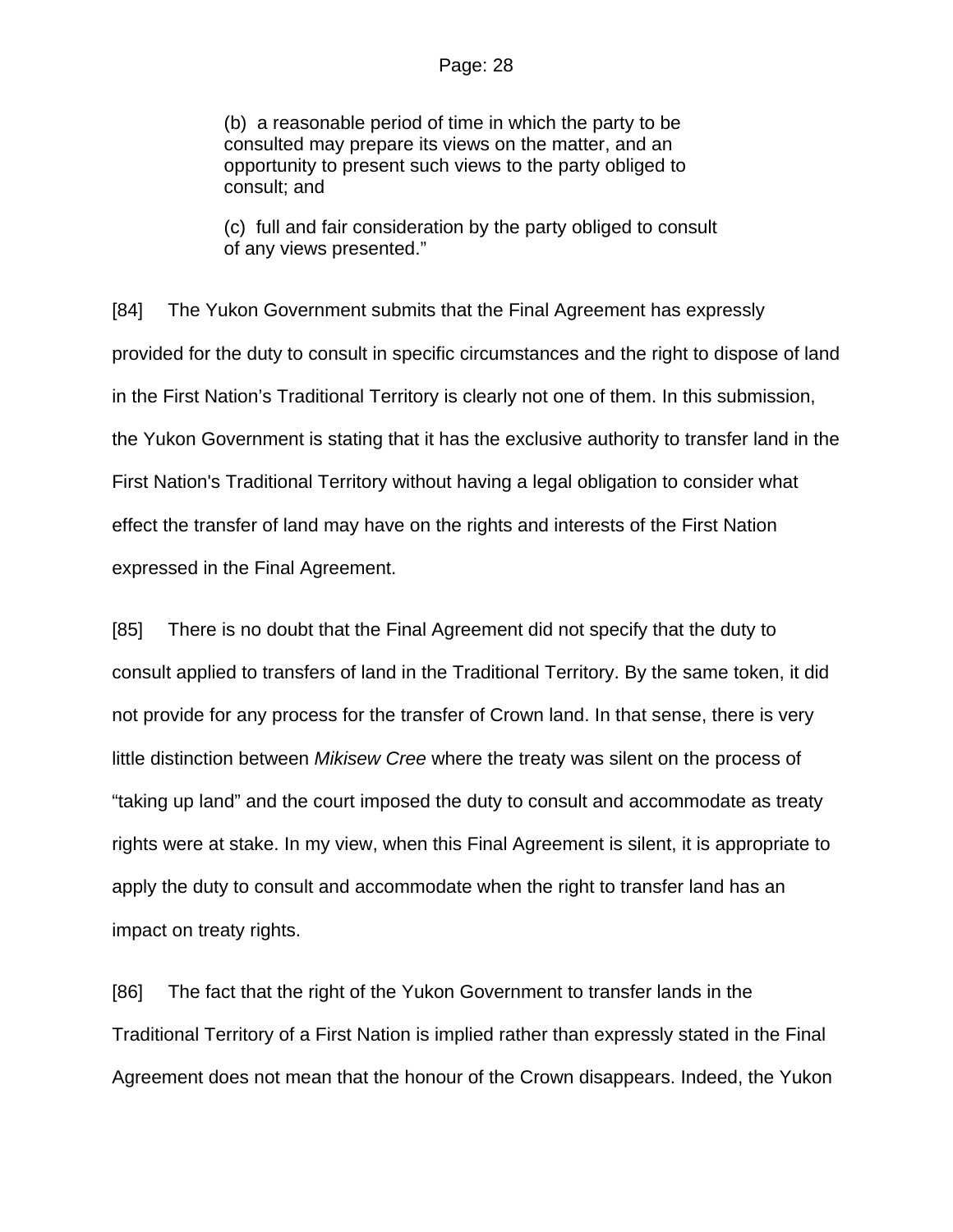Government concedes that the honour of the Crown applies to the specific terms of the Final Agreement. As I interpret the *Mikisew Cree* case, the Supreme Court of Canada has stated that the honour of the Crown, as a corollary to section 35 of the *Constitution Act, 1982*, infuses treaty making, implementation and interpretation. So the duty of the Crown to consult and accommodate may apply to transfers of land in the Traditional Territory of a First Nation to ensure that the treaty rights are respected.

[87] There is no express provision of the Final Agreement that states that the only duty to consult and accommodate is specified in the Final Agreement. To the contrary, section 2.2.4 provides that existing or future constitutional rights may be applicable and section 2.6.5 confirms that nothing in the Final Agreement shall be construed to preclude the advocacy of such a relationship between the Crown and Yukon First Nations.

[88] I conclude that the duty to consult and accommodate, based on the honour of the Crown and section 35 of the *Constitution Act*, applies to the Final Agreement and the right of the Yukon Government to transfer land in the First Nations Traditional Territory.

[89] I now turn to the question of whether the duty is triggered in this case.

### **Issue 2: If so, was the duty triggered in this case?**

[90] The threshold for triggering the duty to consult and accommodate is a low one. In *Haida Nation*, a pre-proof claim, McLachlin C.J., stated at paragraph 35:

> "The foundation of the duty in the Crown's honour and the goal of reconciliation suggest that the duty arises when the Crown has knowledge, real or constructive,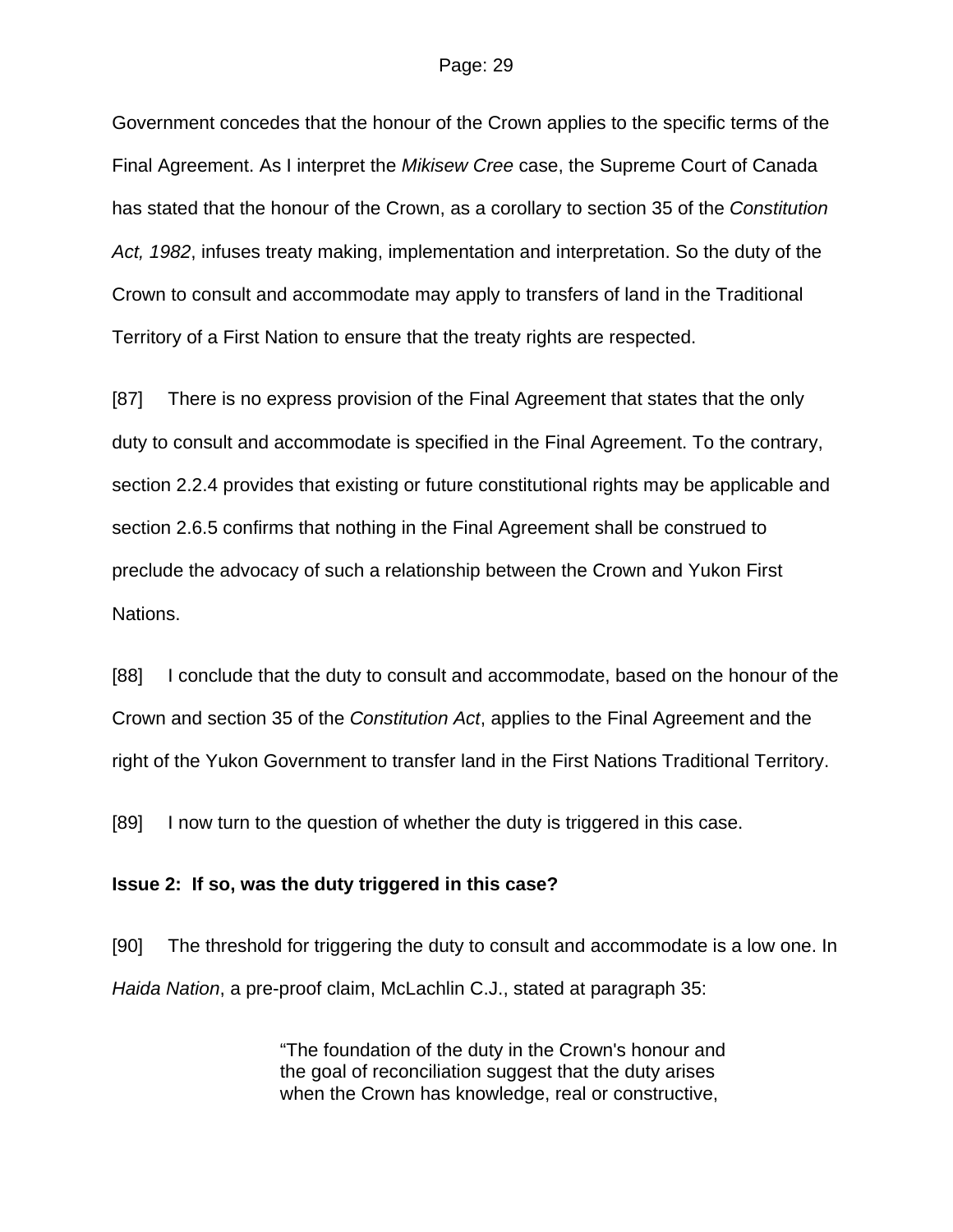of the potential existence of the Aboriginal right or title and contemplates conduct that might adversely affect it".

[91] In *Mikisew Cree*, a treaty case, Binnie J. said at paragraph 34:

"In the case of a treaty the Crown, as a party, will always have notice of its contents. The question in each case will therefore be to determine the degree to which conduct contemplated by the Crown would adversely affect those rights so as to trigger the duty to consult. *Haida Nation* and *Taku River* set a low threshold." (my emphasis)

[92] The duty will be triggered in this case if the proposed transfer of land has adverse effects on rights of the First Nation secured in the Final Agreement. I now turn to the rights potentially affected in the Final Agreement.

# **The Right to Harvest for Subsistence**

[93] The right to harvest for Subsistence is found in Chapter 16 – Fish and Wildlife in

the Final Agreement. It is a significant right that applies to the Traditional Territory of the

First Nation and I set out below some of the pertinent provisions:

- "16.3.1 This chapter sets out powers and responsibilities of Government and Yukon First Nations for the management of Fish and Wildlife and their habitats, while, subject to 16.5.1.1, 16.5.1.2 and 16.5.1.3, respecting the Minister's ultimate jurisdiction, consistent with this chapter, for the management of Fish and Wildlife and their habitats.
- 16.3.2 The management and Harvesting of Fish, Wildlife and their habitats shall be governed by the principle of Conservation.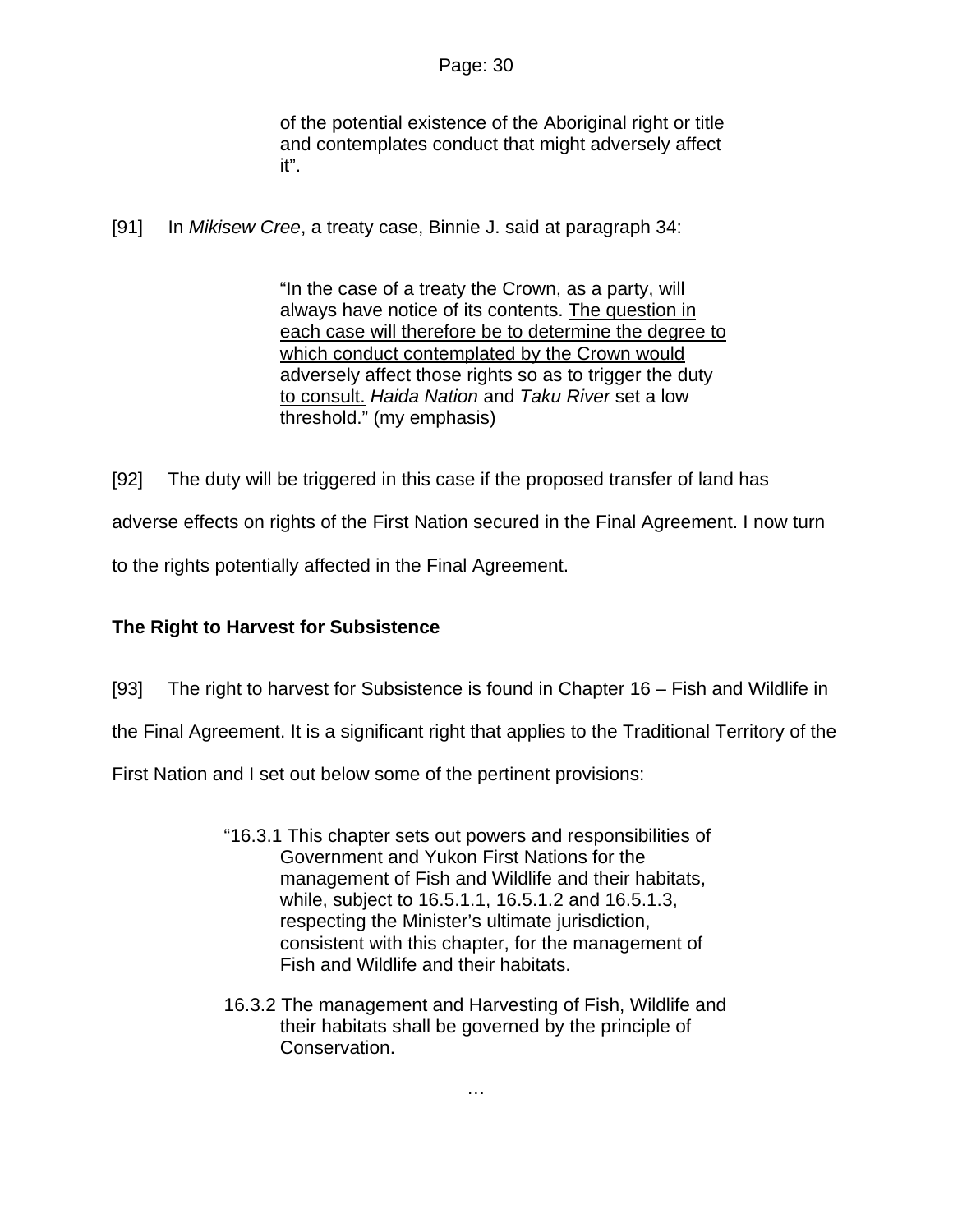- 16.4.2 Yukon Indian People shall have the right to harvest for Subsistence within their Traditional Territory, and with the consent of another Yukon First Nation in that Yukon First Nation's Traditional Territory, all species of Fish and Wildlife for themselves and their families at all seasons of the year and in any numbers on Settlement Land and on Crown Land to which they have a right of access pursuant to 6.2.0, subject only to limitations prescribed pursuant to Settlement Agreements.
- 16.4.3 Yukon Indian People shall have the right to employ within their Traditional Territories traditional and current methods of and equipment for Harvesting pursuant to 16.4.2, or limited pursuant to a Basic Needs Level allocation or pursuant to a basic needs allocation of Salmon, subject to limitations prescribed pursuant to Settlement Agreements."

[94] Harvesting is defined as gathering, hunting, trapping or fishing. The trapping right

(harvesting of fur bearers in section 16.4.5) includes the right to give, trade, barter or

sell any non-edible by-product from the harvest of fur bearers.

[95] There are 15 specific powers granted to Yukon First Nations in section 16.5.1. of

the Final Agreement that relate to management, administration and allocation of their

subsistence harvesting rights. There are two specific powers and responsibilities of the

First Nation that demonstrate the role that may be fulfilled by First Nations:

- "16.5.1.8 may manage local populations of Fish and Wildlife within Settlement Land, to the extent coordination with other Fish and Wildlife management programs is not considered necessary by the Board;
- 16.5.1.9 may participate in management of Fish and Wildlife within the Yukon in the manner set out in this chapter;"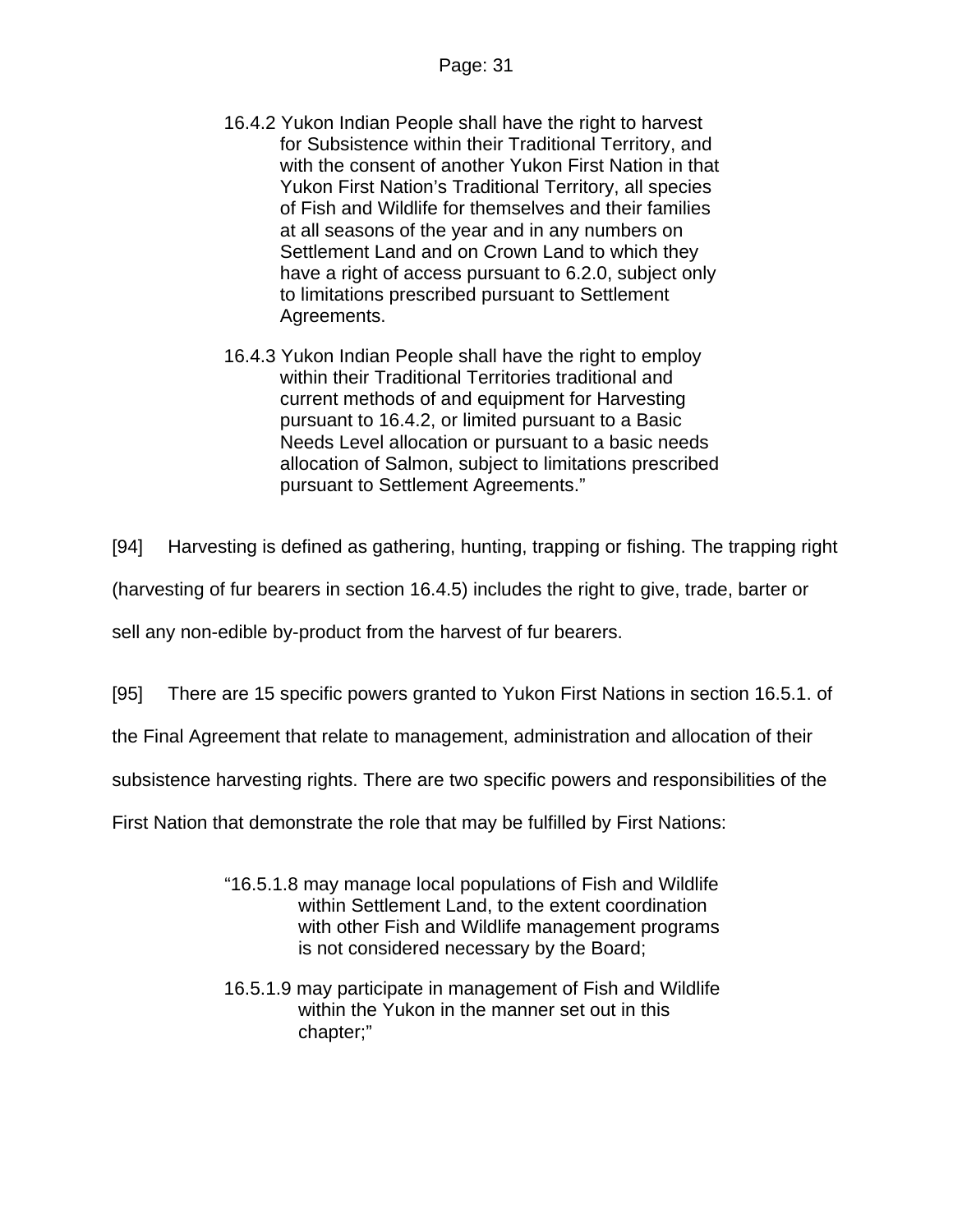[96] The granting of the Paulsen application immediately removes approximately 65 hectares of Crown land from the right to hunt wildlife for subsistence. It also has the effect of removing 65 hectares from the workable portion of the trapline of Johnny Sam. While these impacts may be considered insignificant by some, they go to the heart of what the First Nation sought to protect in its Final Agreement – its culture and way of life, as expressed in its right to harvest. The fact that Johnny Sam can apply for compensation recognizes an economic interest. It does not address the cultural significance or the adverse affect on hunting rights of the First Nation.

[97] It is also clear that although the ultimate jurisdiction for the management of Fish and Wildlife and their habitats remains with the Yukon Government, the Final Agreement has, among others, the objective:

> "16.1.1.11 to enhance and promote the full participation of Yukon Indian People in renewable resources management."

# **Renewable Resources Management**

[98] The land applied for is alongside the Yukon River in an area that the First Nation identified for habitat protection in the Fish and Wildlife Management plan. The plan is a community-based fish and wildlife plan involving the First Nation, the Carmacks Renewable Resources Council and the Yukon Government.

[99] The Carmacks Renewable Resources Council consists of three Yukon

Government and three First Nation nominees. It was established pursuant to section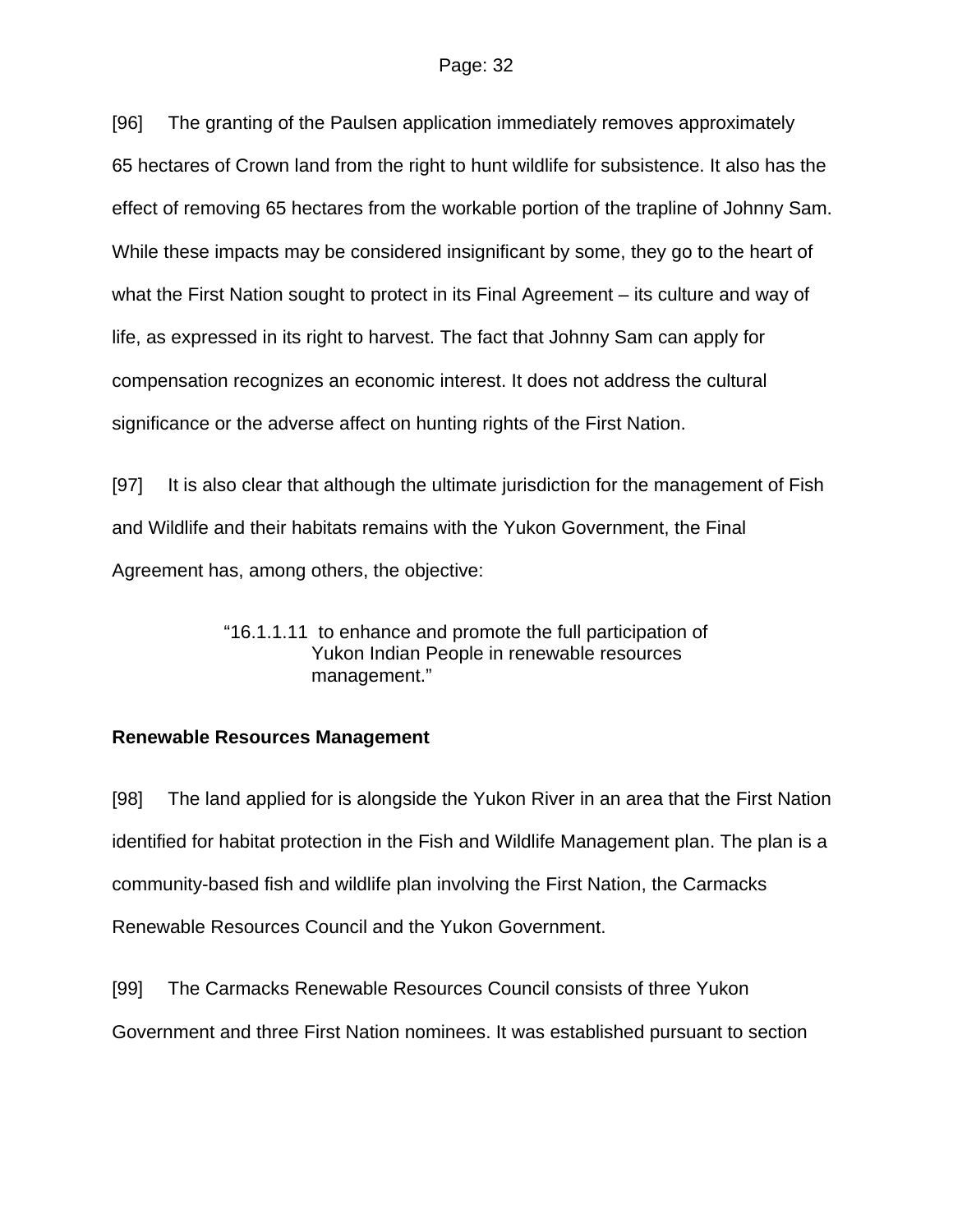16.6.0 of the Final Agreement "as a primary instrument for local renewable resources

management" for the First Nation's Traditional Territory.

[100] The objectives of Chapter 16 – Fish and Wildlife, include the following:

- "16.1.1.1 to ensure Conservation in the management of all Fish and Wildlife resources and their habitats;
- 16.1.1.2 to preserve and enhance the renewable resources economy;

…

16.1.1.5 to guarantee the rights of Yukon Indian People to harvest and the rights of Yukon First Nations to manage renewable resources on Settlement Land;"

[101] The point for the purpose of triggering the duty is that the granting of the Paulsen application, in addition to permanently affecting the right of the members of the First Nation to harvest, may undermine the Fish and Wildlife Management plan and the objectives of chapter 16 of the Final Agreement. This adverse impact is noncompensable.

# **Settlement Land**

[102] The Paulsen application also has the potential to adversely affect two parcels of Settlement Land selected by the First Nation. The Settlement Land was allocated in a fixed amount for each First Nation. Section 9.1.0 sets out the objective:

> "9.1.1 The objective of this chapter is to recognize the fundamental importance of land in protecting and enhancing a Yukon First Nation's cultural identity, traditional values and life style, and in providing a foundation for a Yukon First Nation's selfgovernment arrangements."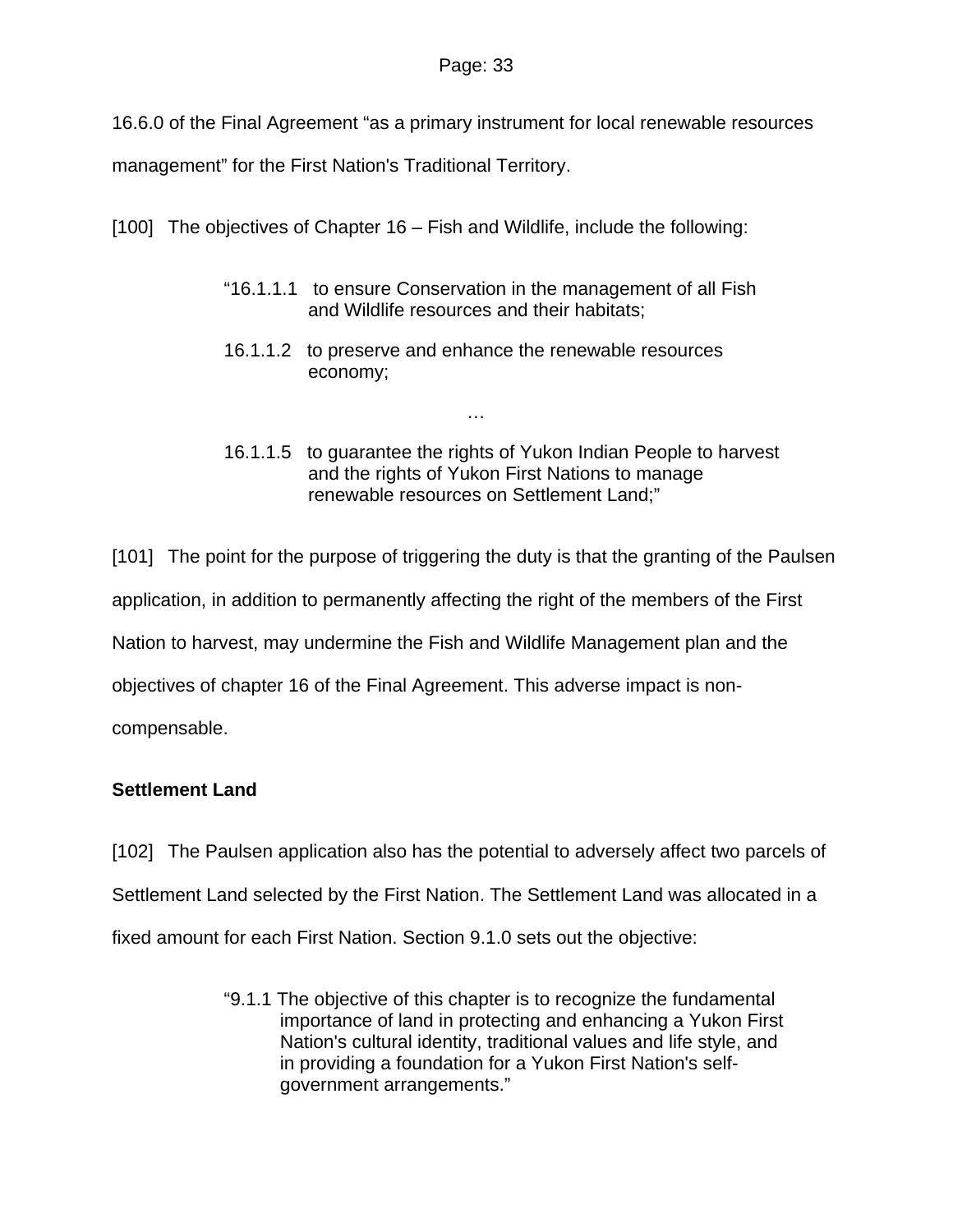[103] I conclude that the common law duty to consult and accommodate is triggered because the Crown always has notice of the contents of the Final Agreement. There are significant treaty rights of the First Nation in the Final Agreement that may be adversely affected. The treaty rights are not "remote or insubstantial". They may be categorized by some as "smaller grievances" in the context of grand schemes, but they go to the heart of this Final Agreement as the Yukon Government pursues its agriculture policy in the First Nation's Traditional Territory. The creation of agricultural land by this transfer clearly engages the Yukon Government's treaty obligations. These impacts were identified and acknowledged in the minutes of the LARC meeting.

# **Issue 3: If so, what is the scope of that duty?**

[104] In *Mikisew Cree*, at paragraph 59, Binnie J. said that the court must first consider the *process* by which the transfer of land is approved and then whether that process is compatible with the honour of the Crown. In *Haida Nation*, a pre-proof claim, McLachlin C.J. stated at paragraphs 43 to 45:

> "At one end of the spectrum lie cases where the claim to title is weak, the Aboriginal right limited, or the potential for infringement minor. In such cases, the only duty on the Crown may be to give notice, disclose information, and discuss any issues raised in response to the notice. ...

At the other end of the spectrum lie cases where a strong *prima facie* case for the claim is established, the right and potential infringement is of high significance to the Aboriginal peoples, and the risk of non-compensable damage is high. In such cases deep consultation, aimed at finding a satisfactory interim solution, may be required. While precise requirements will vary with the circumstances, the consultation required at this stage may entail the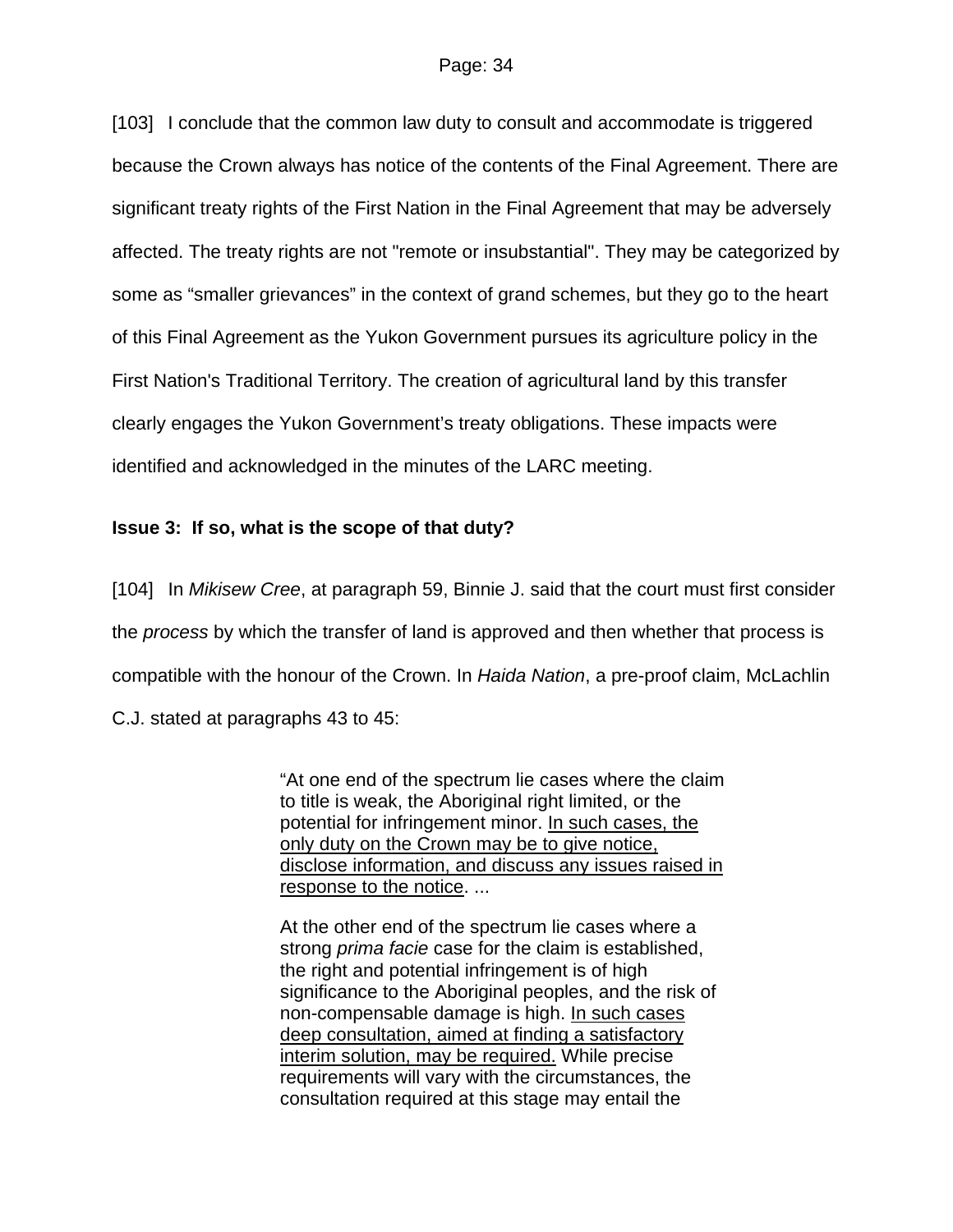opportunity to make submissions for consideration, formal participation in the decision-making process, and provision of written reasons to show that Aboriginal concerns were considered and to reveal the impact they had on the decision. This list is neither exhaustive, nor mandatory for every case. ...

Between these two extremes of the spectrum just described, will lie other situations. Every case must be approached individually. Each must also be approached flexibly, since the level of consultation required may change as the process goes on and new information comes to light. The controlling question in all situations is what is required to maintain the honour of the Crown and to effect reconciliation between the Crown and the Aboriginal peoples with respect to the interests at stake." (emphasis added)

[105] In the context of a modern land claims settlement, Binnie J. discussed one

variable in determining the content of the duty to consult, namely "the specificity of the

promises made" at paragraph 63 in *Mikisew Cree*:

"Where, for example, a treaty calls for certain supplies, or Crown payment of treaty monies, or a modern land claims settlement imposes specific obligations on aboriginal peoples with respect to identified resources, the role of consultation may be quite limited. If the respective obligations are clear the parties should get on with performance. Another contextual factor will be the seriousness of the impact on the aboriginal people of the Crown's proposed course of action. The more serious the impact the more important will be the role of consultation." (emphasis added)

[106] He concluded in *Mikisew Cree* that the proposal "to build a fairly minor winter

road on *surrendered* lands where the Mikisew hunting, fishing and trapping rights" was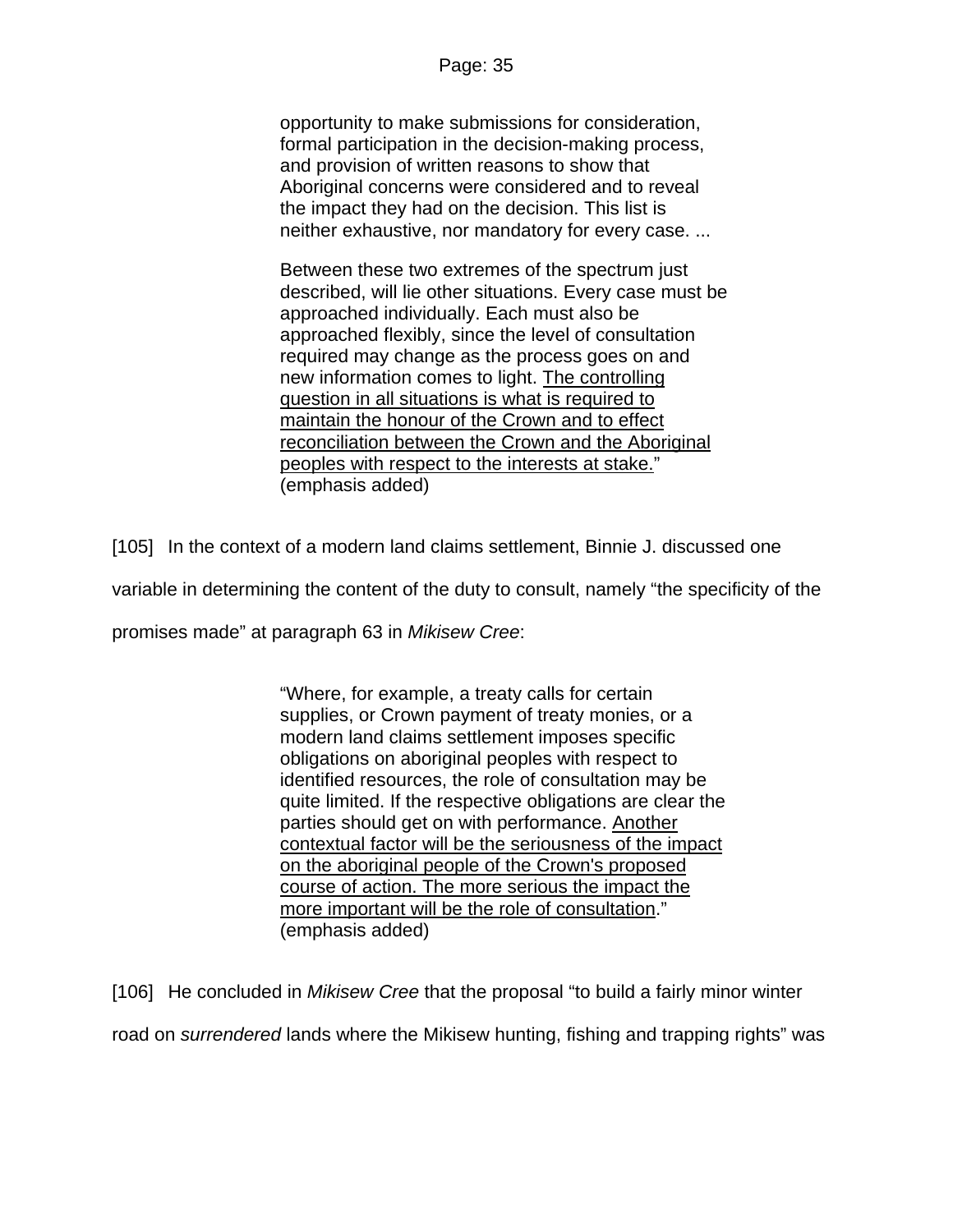clearly subject to the Crown's right to take up land, that "the Crown's duty lies at the

lower end of the spectrum." He stated in paragraph 64:

"The Crown was required to solicit and to listen carefully to the Mikisew concerns, and to attempt to minimize adverse impacts on the Mikisew hunting, fishing and trapping rights."

[107] Binnie J. quoted with approval the comments of Finch J.A. (now C.J.B.C.) in

*Halfway River First Nation* v. *British Columbia (Ministry of Forests)* (1999), 178 D.L.R.

(4th) 666 at paragraphs 159-160:

"The fact that adequate notice of an intended decision may have been given does not mean that the requirement for adequate consultation has also been met.

The Crown's duty to consult imposes on it a positive obligation to reasonably ensure that aboriginal peoples are provided with all necessary information in a timely way so that they have an opportunity to express their interests and concerns, and to ensure that their representations are seriously considered and, wherever possible, demonstrably integrated into the proposed plan of action." (emphasis added.

[108] It goes without saying that the First Nation must actively engage in the consultation.

[109] In the Paulsen application, the specific impacts may be small in terms of the amount of land affected. However, the impacts may be permanent and they clearly have a negative impact on the right to harvest for subsistence and to pursue the renewable resources planning process for the area. In my view, the duty to consult in this case is no less strong than the duty in *Mikisew Cree*. In fact, a deep consultation is required as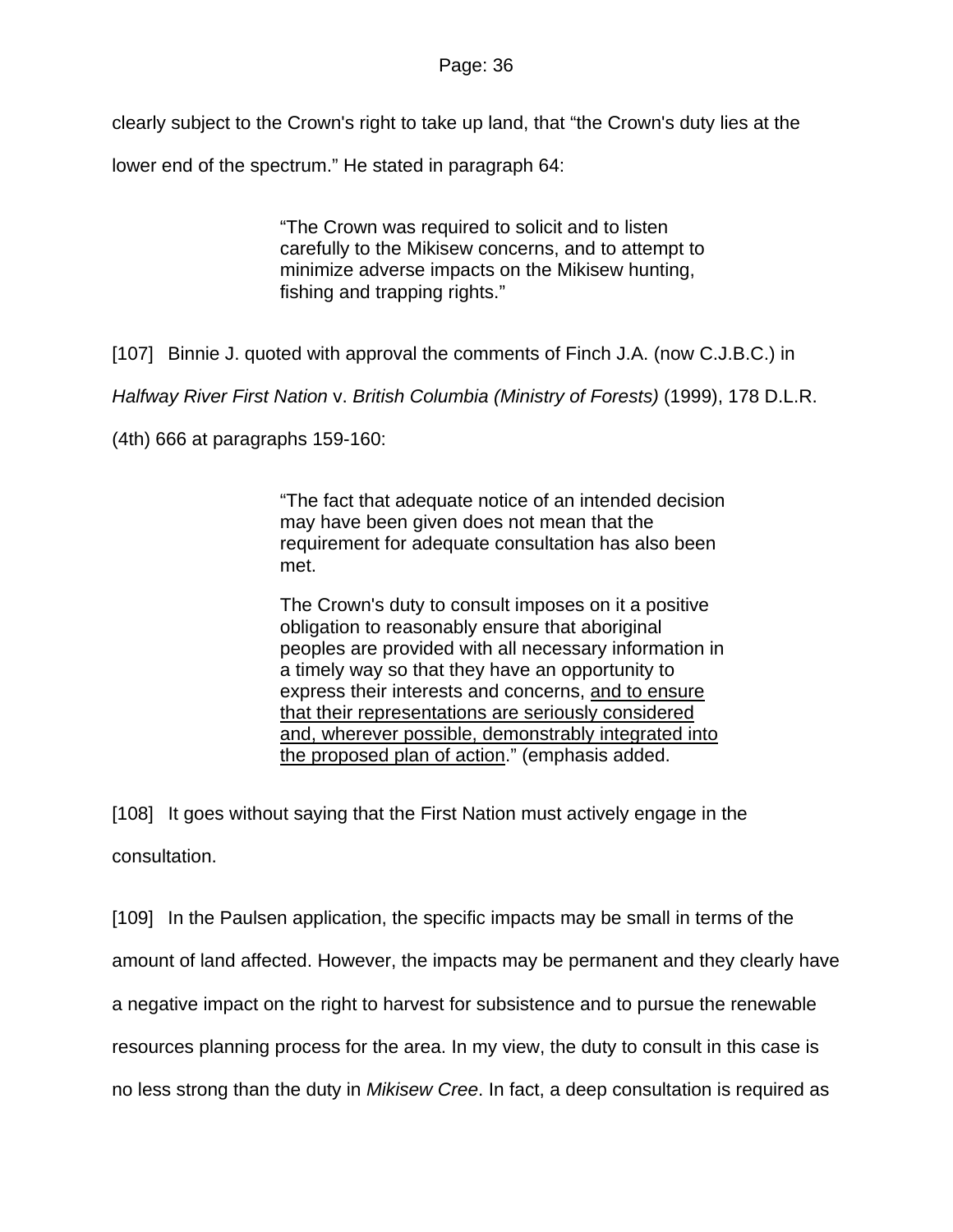the Paulsen application impacts directly on an area of Traditional Territory where the parties are pursuing a "cooperative approach" to consider designating the area for habitat protection.

[110] I conclude that the duty to consult in this agricultural land application involves providing notice, a complete informational package and the results of whatever environmental screening is required not only to the First Nation but to the affected trapper. The consultation aspect requires a direct consultation with Johnny Sam and the First Nation to discuss their treaty rights and interests, to listen carefully and determine whether any of those rights and interests can be accommodated. There is no obligation to obtain the consent of the First Nation, but rather to determine in an honourable way if their interests can be accommodated.

### **Issue 4: Was the duty met in this case?**

[111] The Yukon Government submits that, notwithstanding that it was not legally obligated to consult, it did in fact consult and make reasonable efforts to accommodate the First Nation's concerns and interests. It is the Government's view that LARC is the mechanism to implement the consultation.

[112] The Yukon Government submits that the LARC process meets the requirements of the Crown's duty to consult and accommodate in the same way that occurred in the *Taku River Tlingit* case. In that pre-claim case, Redfern Resources sought to open an old mine and build a 160 kilometre road through a portion of the Taku River Tlingit Traditional Territory. The proposal was assessed in accordance with the British Columbia *Environmental Assessment Act*. That Act specifically provided for "first nation"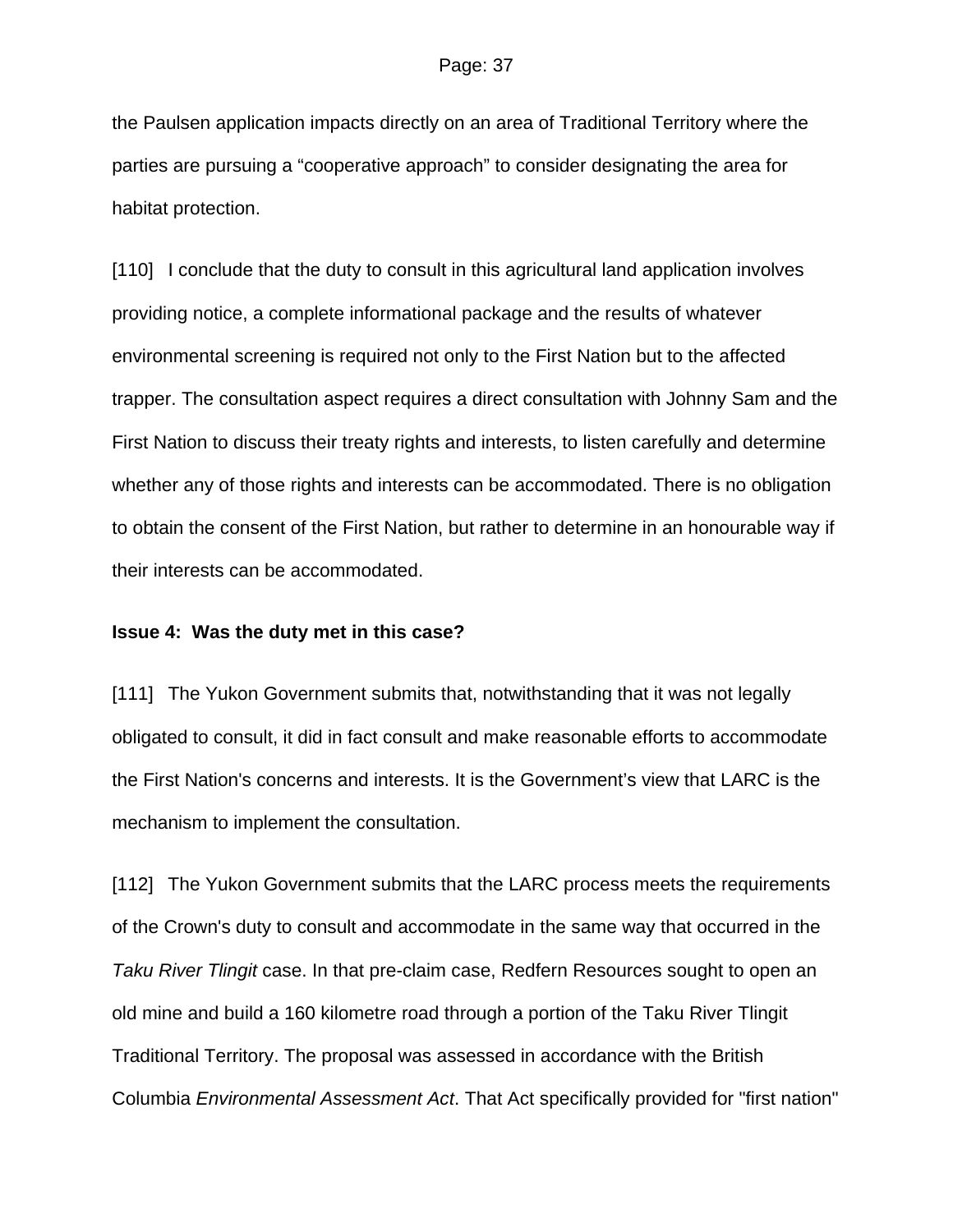participation. The Taku River Tlingit participated in a formally constituted Project

Committee. They participated in technical subcommittees, one to deal with aboriginal

concerns and another with issues about transportation options. The Project Committee

became the primary engine driving the assessment process and commissioned two

studies to address Taku River Tlingit concerns. The Chief Justice concluded as follows:

"40 The chambers judge was satisfied that any duty to consult was satisfied until December 1997, because the members of the TRTFN were full participants in the assessment process (para. 132). I would agree. The Province was not required to develop special consultation measures to address TRTFN's concerns, outside of the process provided for by the *Environmental Assessment Act*, which specifically set out a scheme that required consultation with affected Aboriginal peoples.

41 . . . The concerns of the TRTFN were well understood as reflected in the Recommendations Report and Project Report, and had been meaningfully discussed. The Province had thoroughly fulfilled its duty to consult."

[113] The Yukon Government also relies on the *Haida Nation* case (at paragraph 49) which stated that:

> "A commitment to the process does not require a duty to agree. But it does require good faith efforts to understand each other's concerns and move to address them".

[114] There are a number of points to be considered in assessing whether the Yukon

Government met its duty.

[115] Firstly, to a certain extent, the Yukon Government did meet the informational

requirement of the duty. Unfortunately, that did not take place until June 2004, while it

had been considering the Paulsen application since November 5, 2001. It also did not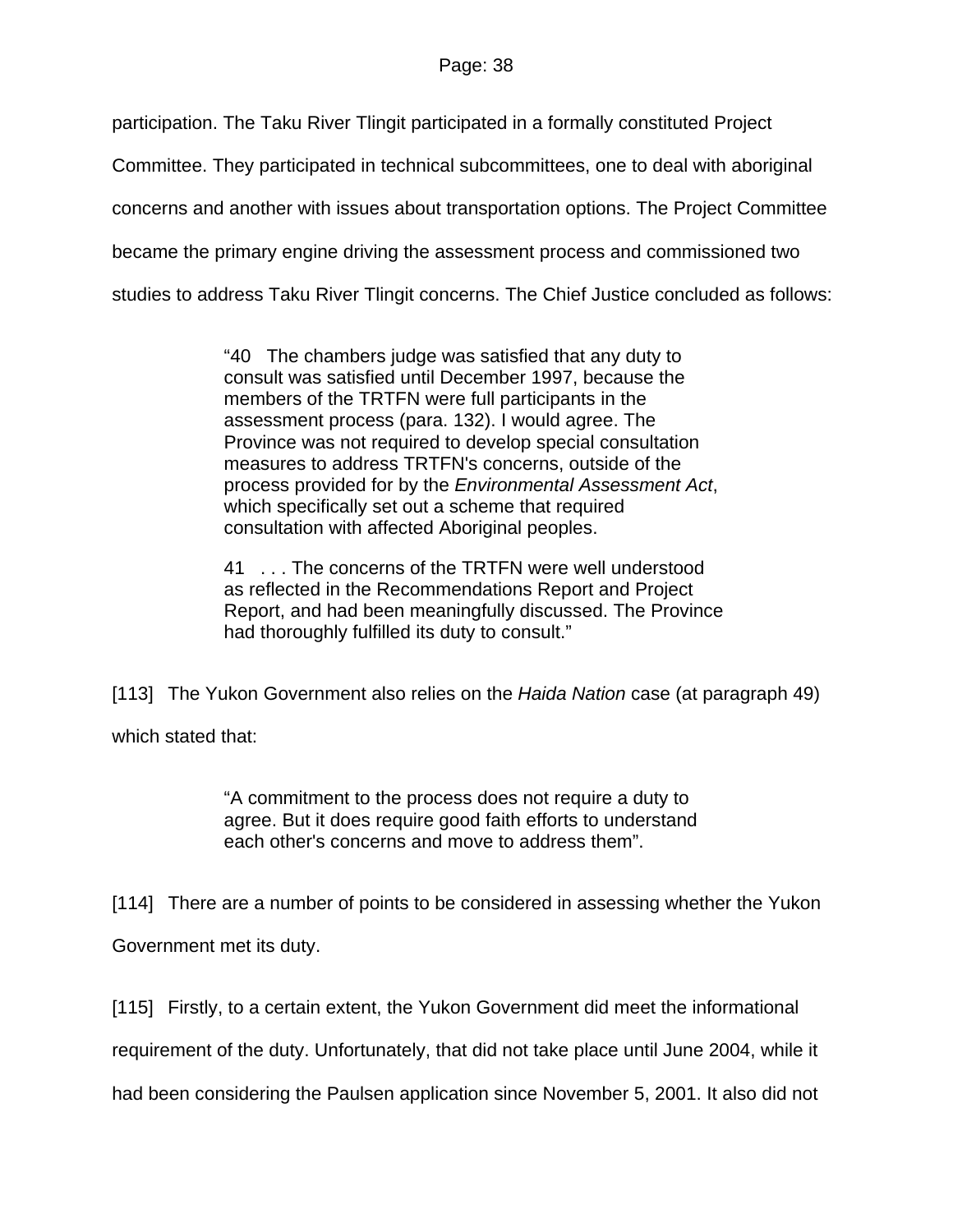include Johnny Sam except indirectly through his First Nation. Nevertheless, some credit must certainly be given for the early reconfiguration before the First Nation was consulted. However, that reconfiguration was as much for agricultural incompatibility of the lower bench as an accommodation in the consultative sense with the First Nation who were not formally notified about the Paulsen application for two more years.

[116] Secondly, it is difficult to conclude that a duty has been met when the legal requirement of the duty is denied. It is much less rigorous to listen politely to a person as a courtesy than it is to engage in a discussion of when or where accommodation can be made. The courtesy concept of consultation often amounts to nothing more than, to use the words of Binnie J., giving someone "the opportunity to blow off steam" before doing what you intended to do all along.

[117] There is the further difficulty that the LARC process is a pre-decision process that provides advice to the Director who makes the final decision. In the words of its own Terms of Reference, "LARC is not constituted by statute and there is no legislative requirement for LARC to consider any lands matter." The LARC process is more akin to an information gathering process combined with a recommendation. In my view, it would not meet the test that was met in the *Taku River Tlingit* case where the process was mandated by statute. There is a vast difference between a legal duty to consult in order to address treaty obligations and a policy process that gives equal weight to all views and recommendations from the public. The LARC process was designed to be a public consultation which included First Nations. It was never treated as a process for achieving the common law duty of consulting and accommodating First Nation rights under the Final Agreement.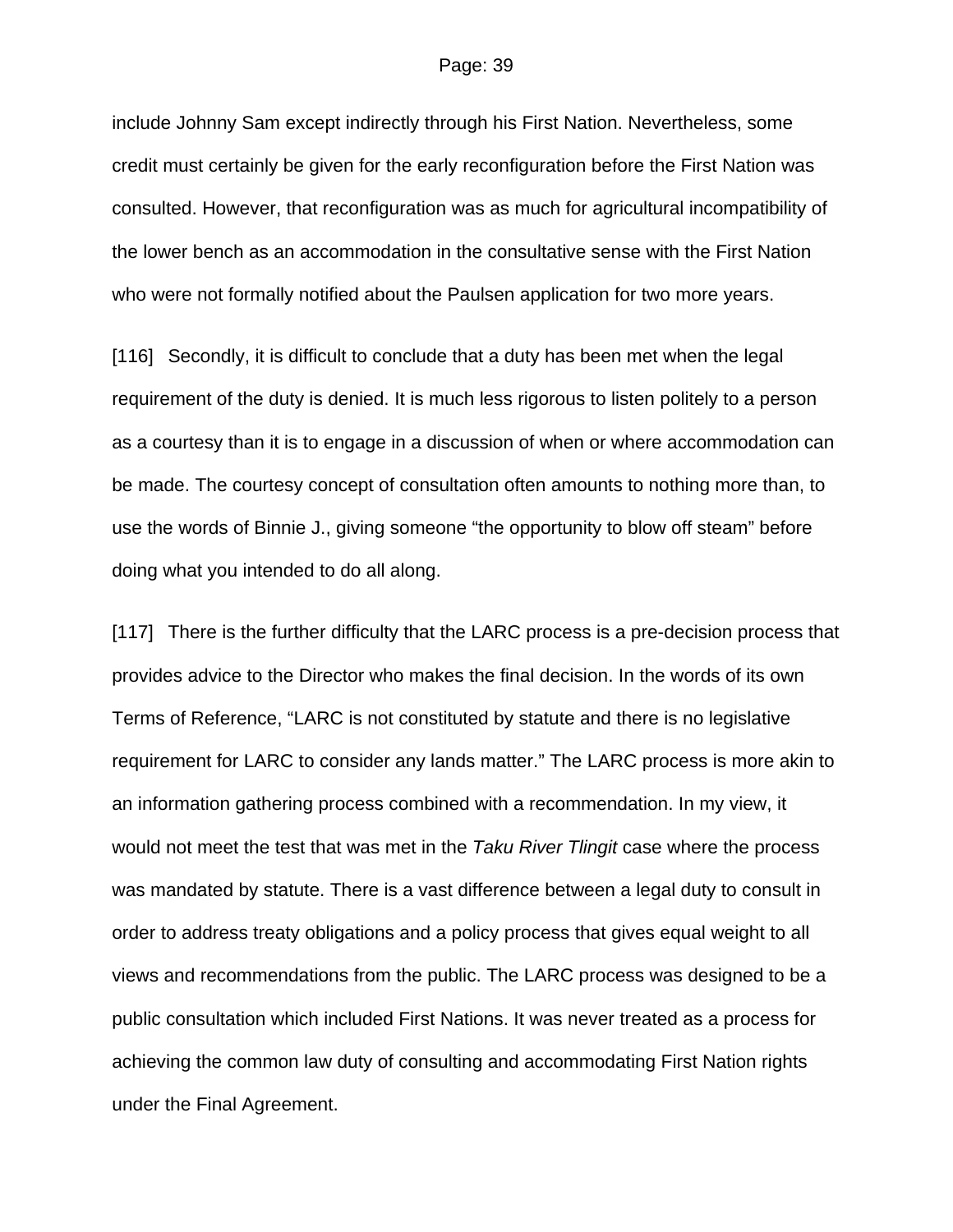[118] Thirdly, the decision of the Director to approve the Paulsen application on October 18, 2004, is devoid of any reference to the First Nation or its treaty rights. Indeed, the decision was not even communicated to the First Nation until July 27, 2005. Presumably, the Director would say that the consultation with the First Nation took place at LARC and his decision was based on the LARC recommendation. To be fair, the LARC minutes referenced the loss and negative impacts on the trapper and the First Nation but not in the context of any legal obligation to engage the First Nation. The fact that the First Nation did not appear at the LARC hearing was not a matter of concern to LARC because it had no legal obligation. The First Nation raised the issue of its concerns not being properly addressed at the September 8, 2004 meeting with Branch officials which included the Director, but was advised that the LARC process was the consultation. The appropriate consultation must include an exchange of views and a negotiation about accommodation between the Director (or a person with the decisionmaking authority) and the First Nation (including the trapper) in the context of a duty to consult and accommodate the First Nation's rights in the Final Agreement.

[119] Fourthly, the First Nation wrote a lengthy submission to the Director when it learned of his decision in July 2005. The letter stated that it was an appeal of the Director's decision and sought to engage the common law duty to consult and accommodate. The Agriculture Branch responded on December 12, 2005, denying the right of the First Nation to appeal the LARC recommendation. The response did not refer to the Director's decision. The denial of the appeal was based upon the LARC Terms of Reference which provide that the First Nation is a member of LARC but not an intervenor. Only an intervenor can appeal a LARC recommendation. It is interesting to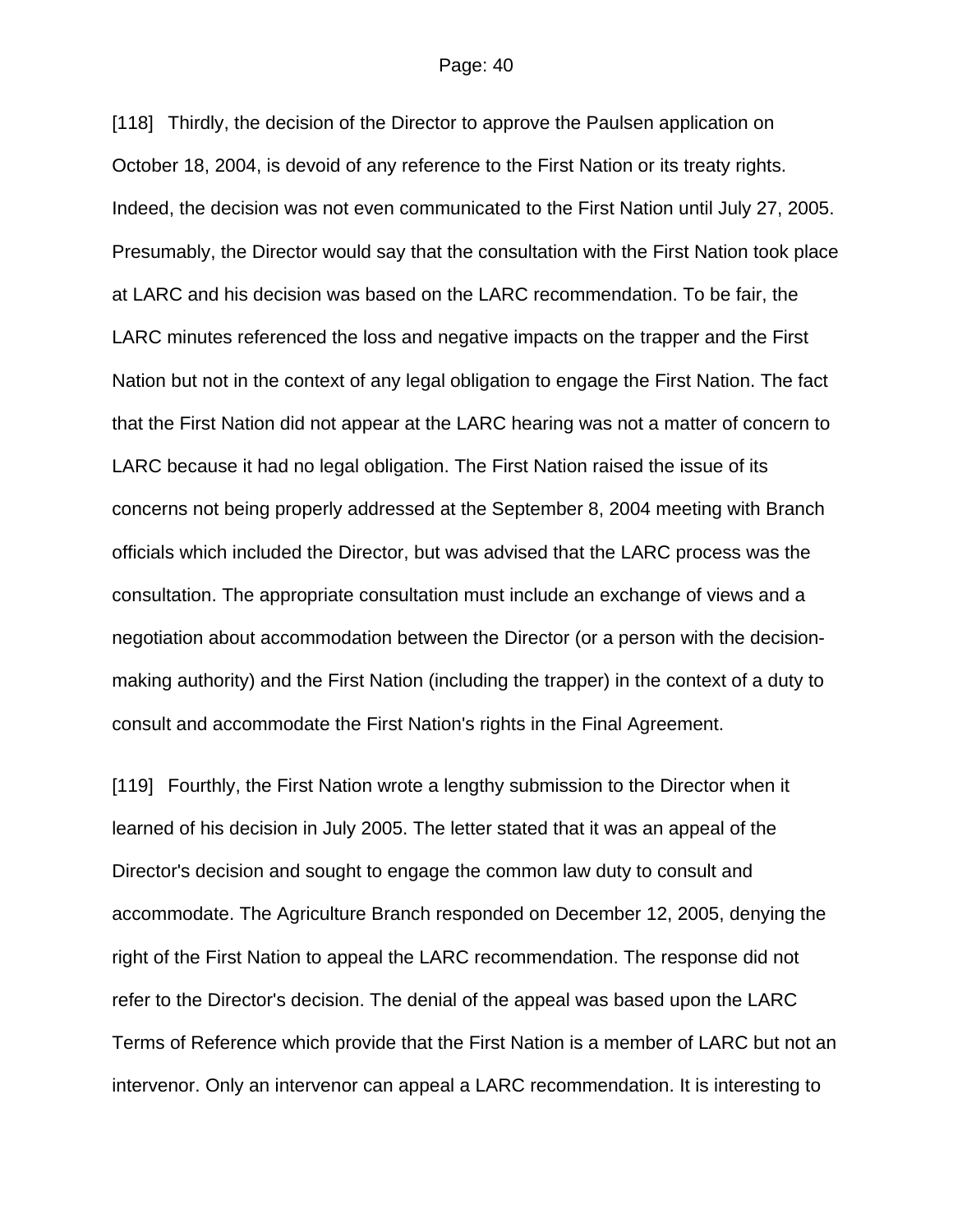note that the First Nation is a member of LARC only for applications in its Traditional Territory. I point out that, unlike the *Taku River Tlingit* case, where more than one extension of statutory time limits was granted (paragraph 41), the LARC Terms of Reference for appeals were followed rigorously resulting in no meaningful consultation for the First Nation. This causes me to question the privilege of a temporary membership that provides no appeal, with the result that an intervenor has greater rights than the First Nation. The practice of LARC "membership" for a First Nation was a pre-treaty concept that is ill-suited for executing the common law duty to consult and accommodate.

[120] Fifthly, more than six months after the LARC recommendation and five months after the Director's decision to approve the Paulsen application, the Director authorized an environmental screening report of the application. Pursuant to section 7(1) of the *Environmental Assessment Act*, the territorial authority in relation to the project "shall ensure that the environmental assessment is conducted as early as practicable in the planning stages of the project and before irrevocable decisions are made . . .".

[121] The Yukon Government submits that it is in compliance with the *Environmental Assessment Act* because the decision of the Director was not an "irrevocable decision", contrary to the impression that was given to the First Nation when its right to appeal was denied. It is very obvious that the environmental screening report should have been completed at a much earlier date and provided to the First Nation as part of the duty to consult. I assume that the environmental screening report, being required by statute "as early as practicable in the planning stage", is intended to be a meaningful document for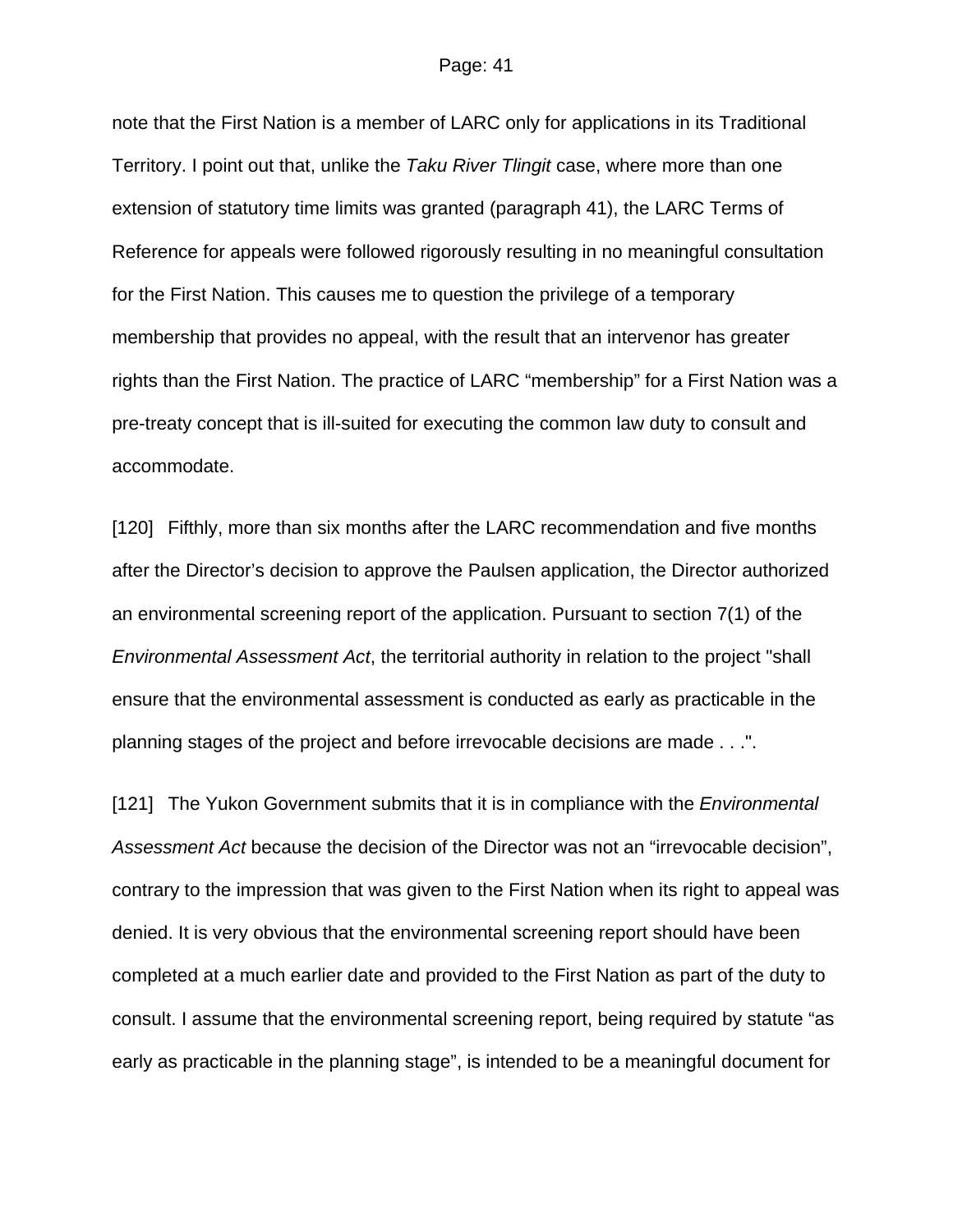the purpose of informing decision-making, rather than having the appearance of being an after-thought to justify a past decision.

[122] I conclude that the duty to consult and, where appropriate, accommodate, was not met because the Yukon Government never engaged the First Nation or Johnny Sam in direct consultation to address the First Nation's rights in the Final Agreement. The unfortunate result was that the impact of the Paulsen application on the right to harvest for Subsistence, the Settlement Lands and on the jointly established Fish and Wildlife Management plan was never addressed.

[123] In the *Haida* decision, the Chief Justice, at paragraphs 60 to 63, stated that the question as to the existence of a duty to consult and accommodate is one of law and therefore the appropriate standard of review is one of correctness. The question as to whether the duty to consult has been met attracts the standard of review of reasonableness. The Government has the burden of establishing that its process was reasonable. The process does not have to be perfect.

[124] With respect to the Paulsen application, I have concluded that the Yukon Government has a duty to consult, and, where appropriate, to accommodate First Nation rights and interests based on the honour of the Crown and section 35 of the *Constitution Act, 1982*.

[125] With respect to the question of whether the duty has been met, I conclude that the Government failed to meet the standard of reasonableness. It applied a pre-land claim process that was not designed to address rights under the Final Agreement in a meaningful way. It executed the process in an unreasonable manner in refusing to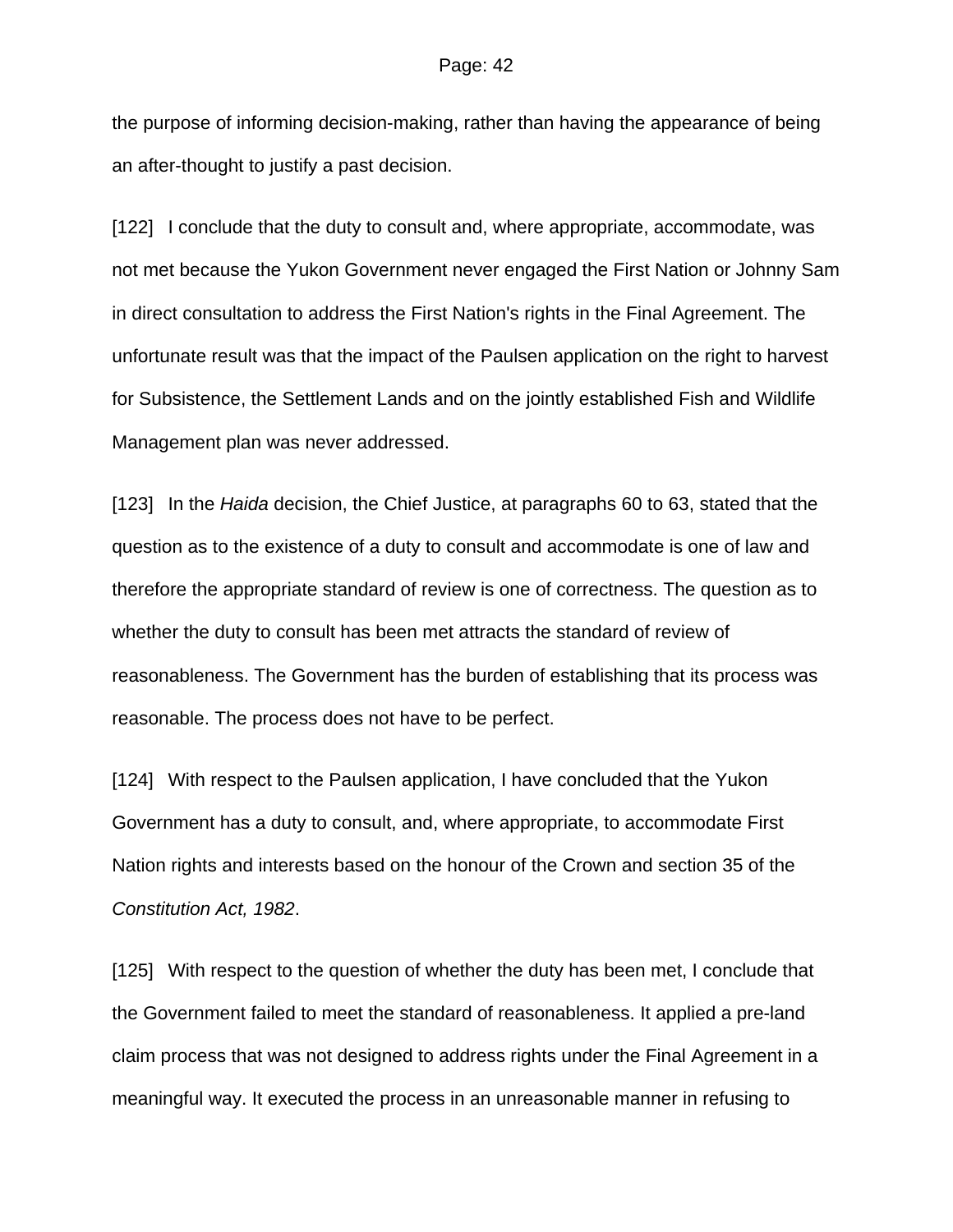engage the First Nation and its treaty rights and conducting the environmental assessment after the Director's decision to approve the Paulsen application was made.

# **Issue 5: Should the Court exercise its discretion to quash the decision to approve the Paulsen application for agricultural land?**

[126] A decision to quash the Director's decision to approve the Paulsen application should be exercised with care.

[127] This case is not one of the grand schemes that have permanent impacts over large areas of Traditional Territory. It is a small project, whose impacts may be permanent. The applicant is a citizen who has invested considerable funds on a personal basis. Nevertheless, the Final Agreement is a modern comprehensive land claim agreement that must be respected and honoured by the Crown if the contemplated reconciliation is to be achieved.

[128] What is required is that the Yukon Government accept its legal duty to engage in a meaningful consultation directly with the First Nation and Johnny Sam. There must be a dialogue on a government-to-government basis and not simply a courtesy consultation. That discussion must include the impact on the hunting and trapping rights, the Settlement Lands and the Fish and Wildlife Management plan. A good starting point would be the issues set out in the First Nation's letter of appeal dated July 27, 2005. There is no obligation to reach agreement and the First Nation does not have a veto. There is a mutual obligation to have a meaningful consultation to determine what accommodation can be made. A written decision on the Paulsen application must address the rights of the First Nation under the Final Agreement, how those rights are impacted and where it is possible to accommodate them.